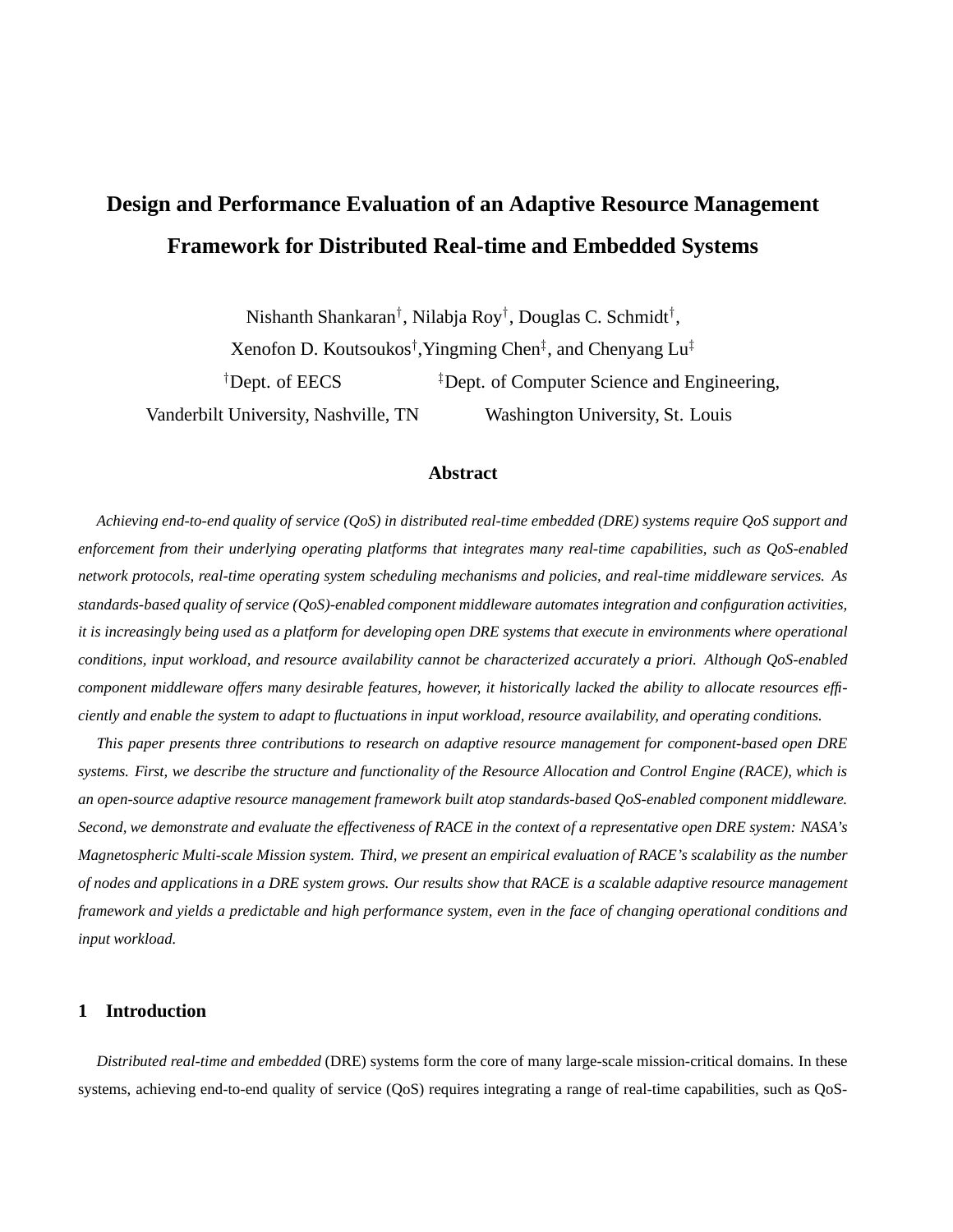enabled network protocols, real-time operating system scheduling mechanisms and policies, and real-time middleware services, across the system domain. Although existing research and solutions [1, 2] focus on improving the performance and QoS of individual capabilities of the system (such as operating system scheduling mechanism and policies), they are not sufficient for DRE systems as these systems require integrating a range of real-time capabilities across the system domain. Conventional QoS-enabled middleware technologies, such as Real-time CORBA [3] and the Real-time Java [4], have been used extensively as an operating platforms to build DRE systems as they support explicit configuration of QoS aspects (such as priority and threading models), and provide many desirable real-time features (such as priority propagation, scheduling services, and explicit binding of network connections).

QoS-enabled middleware technologies have traditionally focused on DRE systems that operate in *closed* environments where operating conditions, input workloads, and resource availability are known in advance and do not vary significantly at runtime. An example of a closed DRE system is an avionics mission computer [5], where the penalty of not meeting a QoS requirement(such as deadline) can result in the failure of the entire system or mission. Conventional QoS-enabled middleware technologies are insufficient, however, for DRE systems that execute in *open* environments where operational conditions, input workload, and resource availability cannot be characterized accurately *a priori*. Examples of open DRE systems include shipboard computing environments[6], multi-satellite missions [7], and intelligence, surveillance and reconnaissance missions [8].

Specifying and enforcing end-to-end QoS is an important and challenging issue for open systems DRE due to their unique characteristics, including (1) constraints in multiple resources (*e.g.*, limited computing power and network bandwidth) and (2) highly fluctuating resource availability and input workload. At the heart of achieving end-to-end QoS are resource management techniques that enable open DRE systems to *adapt* to dynamic changes in resource availability and demand. In earlier work we developed adaptive resource management *algorithms* (such as EUCON [9], DEUCON [10], HySUCON [11], and FMUF [12]) and *architectures*, such as HiDRA [13] based on control-theoretic techniques. We then developed FC-ORB [14], which is a QoS-enabled adaptive middleware that implements the EUCON algorithm to handle fluctuations in application workload and system resource availability.

A limitation with our prior work, however, is that it tightly coupled resource management algorithms within particular middleware platforms, which made it hard to enhance the algorithms without redeveloping significant portions of the middleware. For example, since the design and implementation of FC-ORB was closely tied to the EUCON adaptive resource management algorithm, significant modifications to the middleware was needed to support other resource management algorithms, such as DEUCON, HySUCON, or FMUF. Object-oriented frameworks have traditionally been used to factor out many reusable general-purpose and domain-specific services from DRE systems and applications [15]; however, to alleviate the tight coupling between resource management algorithms and middleware platforms and improve flexibility, this paper presents a *adaptive resource management framework* for open DRE systems. Contributions of this paper to the study of adaptive resource management solutions for open DRE systems include:

• **The design of a Resource Allocation and Control Engine (RACE)**, which is a fully customizable and configurable adaptive resource management framework for open DRE systems. RACE decouples adaptive resource management algorithms from the middleware implementation, thereby enabling the usage of various resource management algorithms without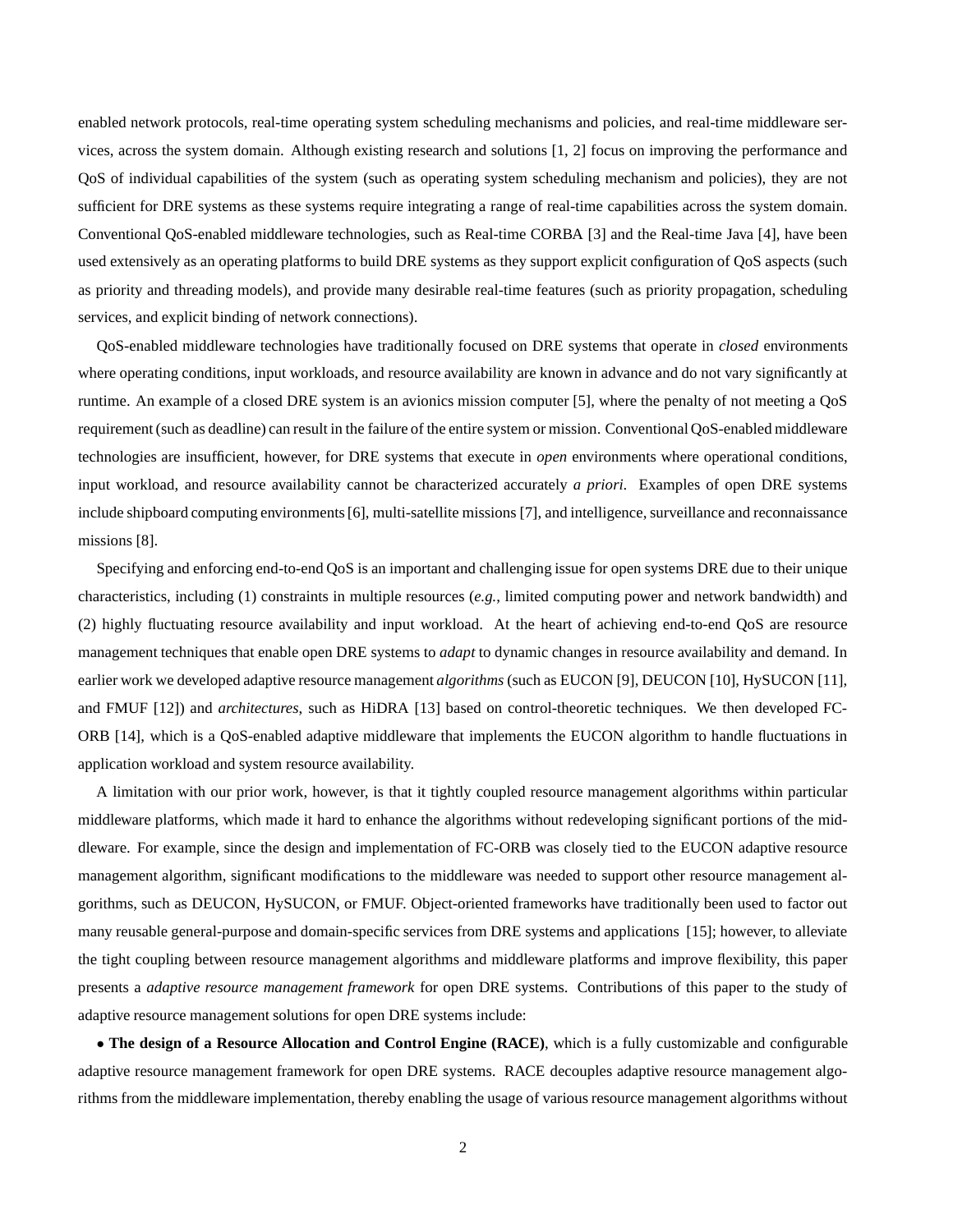the need for redeveloping significant portions of the middleware. RACE can be configured to support a range of algorithms for adaptive resource management without requiring modifications to the underlying middleware. To enabling the seamless integration of resource allocation and control algorithms into DRE systems, RACE enables the deployment and configuration of feedback control loops. RACE therefore complements theoretical research on adaptive resource management algorithms that provide a model and theoretical analysis of system performance.

As shown in Figure 1, RACE provides (1) *resource monitors* that track utilization of various system resources, such as CPU, memory, and network bandwidth, (2) *QoS monitors* that track application QoS, such as end-to-end delay, (3) *resource allocators* that allocate resource to components based on their resource requirements and current availability of system resources, (4) *configurators*that configure middleware QoS parameters of application components, (5) *controllers* that compute end-to-end adaptation decisions based on control algorithms to ensure that QoS requirements of applications are met, and (6) *effectors* that perform controller-recommended adaptations.



Figure 1: A Resource Allocation and Control Engine (RACE) for Open DRE Systems

• **Evaluate the effectiveness of RACE in the context of NASA's Magnetospheric Multi-scale System (MMS) mission**, which is representative open DRE system. The MMS mission system consists of a constellation of spacecrafts that maintain a specific formation while orbiting over a region of scientific interest. In these spacecrafts, availability of resource such as processing power (CPU), storage, network bandwidth, and power (battery) are limited and subjected to runtime variations. Moreover, resource utilization by, and input workload of, applications that execute in this system can not be accurately characterized *apriori.* This paper evaluates the adaptive resource management capabilities of RACE in the context of this representative open DRE system. Our results demonstrate that when adaptive resource management algorithms for DRE systems are implemented using RACE, they yield a predictable and high performance system, even in the face of changing operational conditions and workloads.

• **The empirical evaluation of RACE's scalability** as the number of nodes and applications in a DRE system grows. Scalability is an integral property of a framework as it determines the framework's applicability. Since open DRE systems comprise large number of nodes and applications, to determine whether RACE can be applied to such systems, we empirically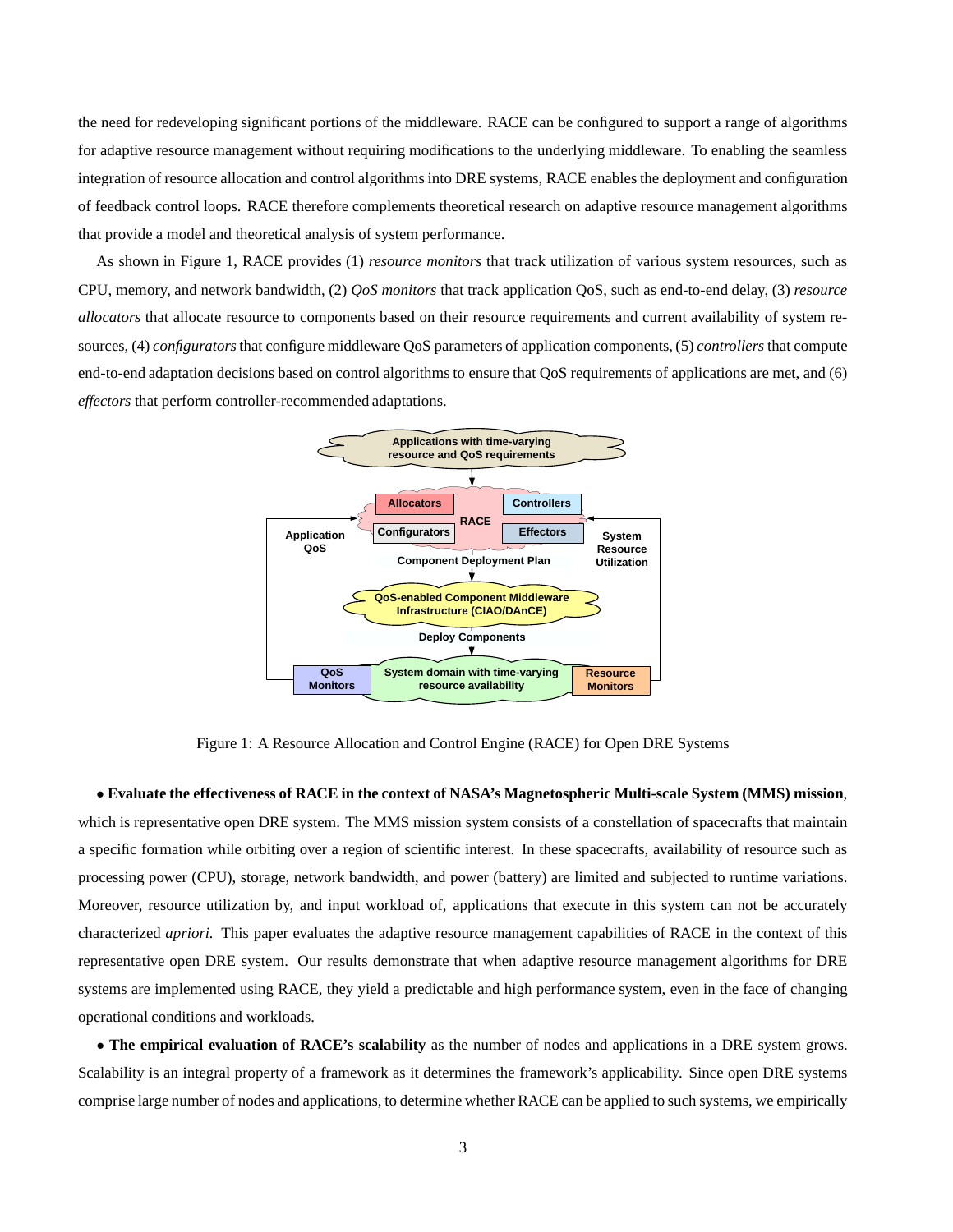evaluate RACE's scalability as the number of applications and nodes in the system increases. Our results demonstrate that RACE scales well as the number of applications and nodes in the system increases, and therefore can be applied to a wide range of open DRE systems.

The remainder of the paper is organized as follows: Section 2 compares our research on RACE with related work; Section 3 motivates the use of RACE in the context of a representative DRE system case study; Section 4 describes the architecture of RACE and shows how it aids in the development of the case study described in Section 3; Section 5 empirically evaluates the performance of the DRE system when control algorithms are used in conjunction with RACE and also presents an empirical measure of RACE's scalability as the number of applications and nodes in the system grows; and Section 6 presents concluding remarks.

## **2 Research Background and Related Work Comparison**

This section presents an overview of existing middleware technologies that have been used to develop open DRE system and also compares our work on RACE with related research on building open DRE systems. As in Figure 2 and described below, we classify this research along two orthogonal dimensions: (1) QoS-enabled DOC middleware vs. QoS-enabled component middleware and (2) design-time vs. run-time QoS configuration, optimization, analysis, and evaluation of constraints, such as timing, memory, and CPU.



Middleware Technology

Figure 2: Taxonomy of Related Research

## **2.1 Overview of Conventional and QoS-enabled DOC Middleware**

Conventional middleware technologies for distributed object computing (DOC), such as The Object Management Group (OMG)'s CORBA [16] and Sun's Java RMI [17], encapsulates and enhances native OS mechanisms to create reusable net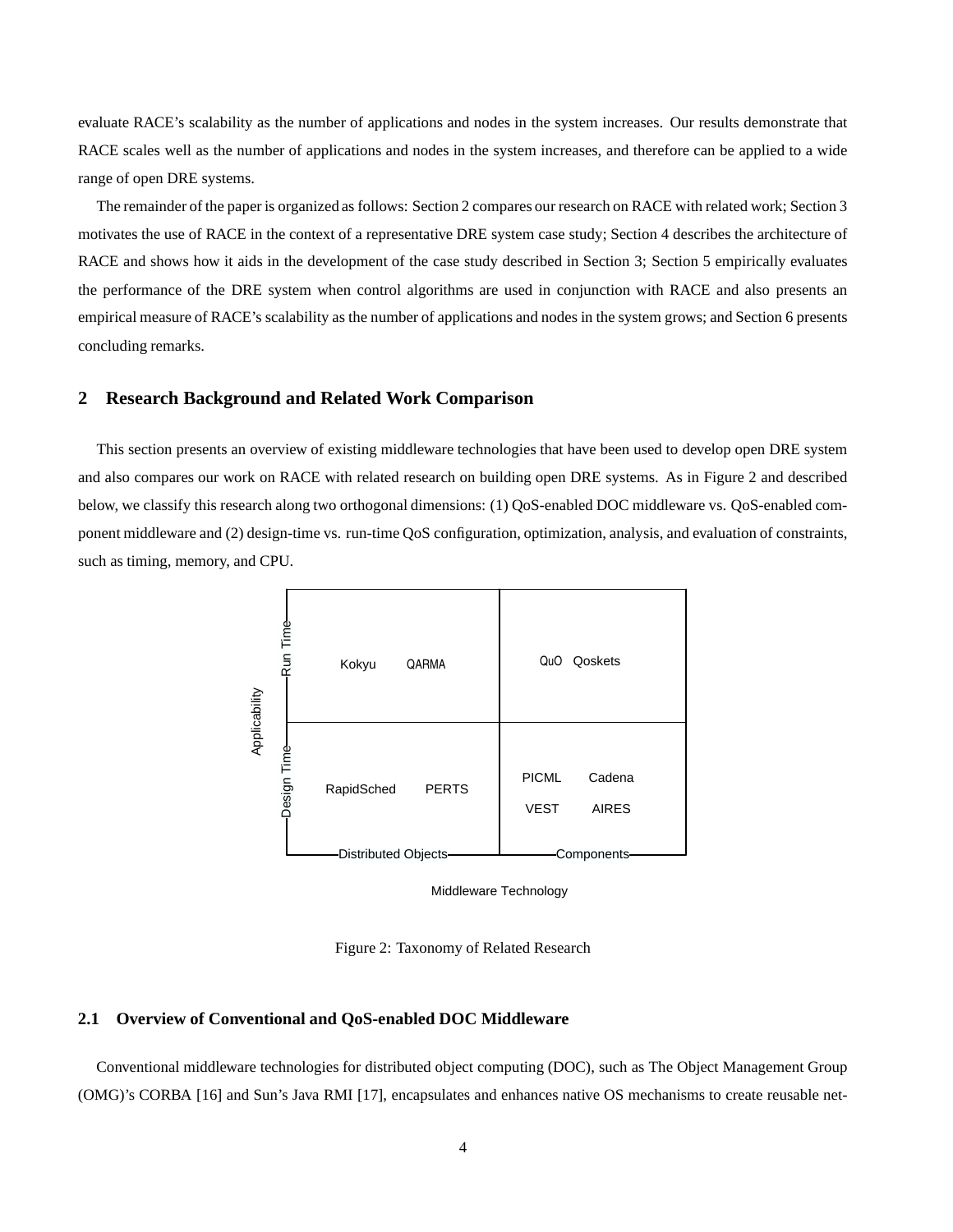work programming components. These technologies provide a layer of abstraction that shields application developers from the low-level platform-specific details and define higher-level distributed programming models whose reusable APIs and components automate and extend native OS capabilities.

Conventional DOC middleware technologies, however, address only *functional* aspects of system/application development such as how to define and integrate object interfaces and implementations. They do not address QoS aspects of system/ application development such as how to (1) define and enforce application timing requirements, (2) allocate resources to applications, and (3) configure OS and network QoS policies such as priorities for application processes and/or threads. As a result, the code that configures and manages QoS aspects often become entangled with the application code. These limitations with conventional DOC middleware have been addressed by the following run-time platforms and design-time tools:

• **Run-time.** Early work on resource management middleware for shipboard DRE systems presented in [18, 19] motivated the need for adaptive resource management middleware. This work was further extended by QARMA [20], which provides resource management as a *service* for existing QoS-enabled DOC middleware, such as RT-CORBA. Kokyu [21] also enhances RT-CORBA QoS-enabled DOC middleware by providing a portable middleware scheduling framework that offers flexible scheduling and dispatching services. Kokyu performs feasibility analysis based on estimated worst case execution times of applications to determine if a set of applications is *schedulable*. Resource requirements of applications, such as memory and network bandwidth, are not captured and taken into consideration by Kokyu. Moreover, Kokyu lacks the capability to track utilization of various system resources as well as QoS of applications. To address these limitations, research presented in [22] enhances QoS-enabled DOC middleware by combining Kokyu and QARMA.

• **Design-time.** RapidSched [23] enhances QoS-enabled DOC middleware, such as RT-CORBA, by computing and enforcing distributed priorities. RapidSched uses PERTS [24] to specify real-time information, such as deadline, estimated execution times, and resource requirements. Static schedulability analysis (such as rate-monotonic analysis) is then performed and priorities are computed for each CORBA object in the system. After the priorities are computed, RapidSched uses RT-CORBA features to enforce these computed priorities.

#### **2.2 Overview of Conventional and QoS-enabled Component Middleware**

Conventional component middleware technologies, such as the CORBA Component Model (CCM) [25] and Enterprise Java Beans [26, 27], provide capabilities that addresses the limitation of DOC middleware technologies in the context of system design and development. Examples of additional capabilities offered by conventional component middleware compared to conventional DOC middleware technology include (1) standardized interfaces for application component interaction, (2) model-based tools for deploying and interconnecting components, and (3) standards-based mechanisms for installing, initializing, and configuring application components, thus separating concerns of application development, configuration, and deployment.

Although conventional component middleware support the design and development of large scale distributed systems, they do not address the address the QoS limitations of DOC middleware. Therefore, conventional component middleware can support large scale enterprise distributed systems, but not DRE systems that have the stringent QoS requirements. These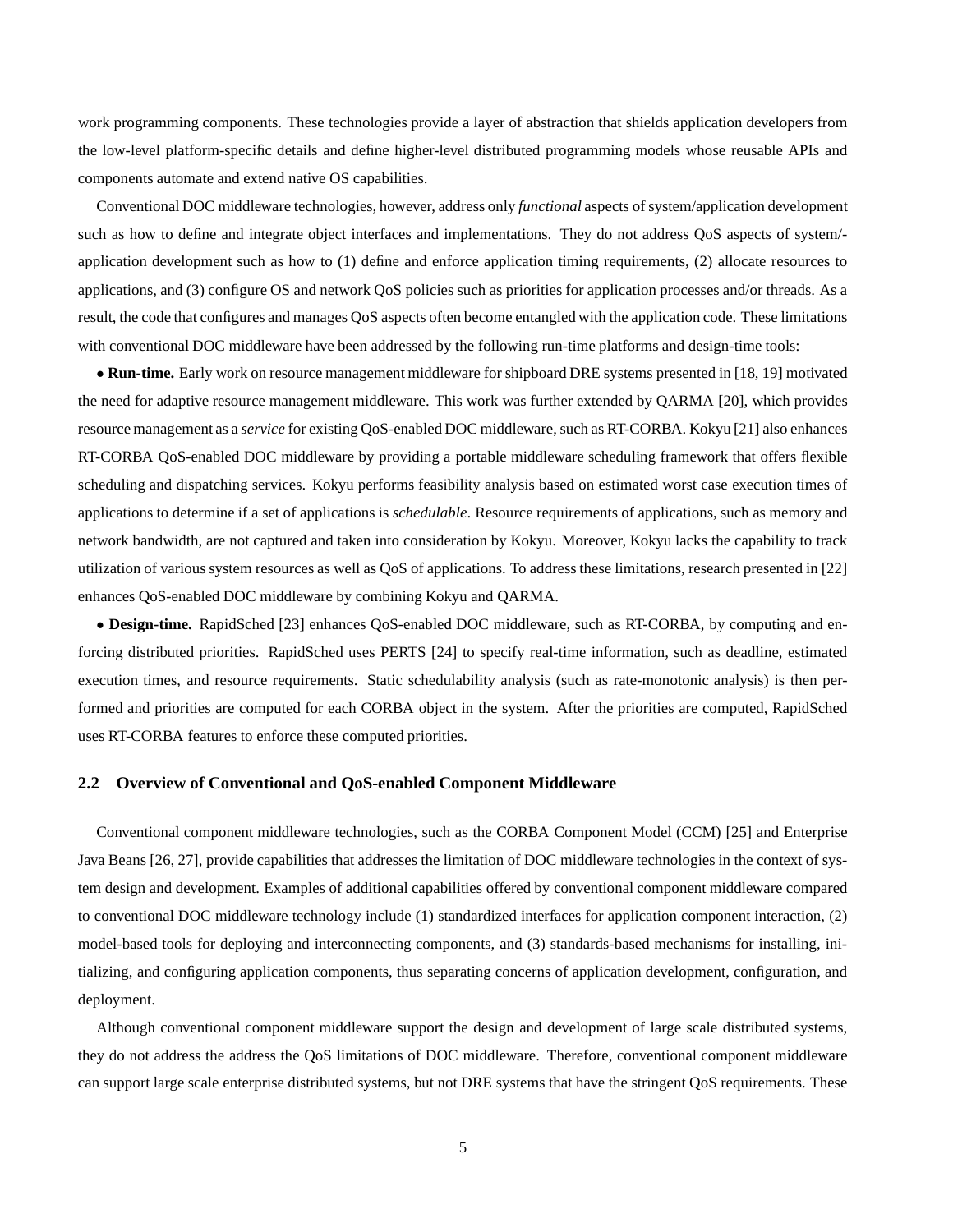limitations with conventional component-based middleware have been addressed by the following run-time platforms and design-time tools:

**Run-time.** QoS provisioning frameworks, such as QuO [28] and Qoskets [29, 8, 30] help ensure desired performance of DRE systems built atop QoS-enabled DOC middleware and QoS-enabled component middleware, respectively. When applications are designed using Qoskets (1) resources are dynamically (re)allocated to applications in response to changing operational conditions and/or input workload and (2) application parameters are fine-tuned to ensure that allocated resource are used effectively. With this approach, however, applications are augmented explicitly at design-time with Qosket components, such as monitors, controllers, and effectors. This approach thus requires redesign and reassembly of existing applications built without Qoskets. When applications are generated at run-time (*e.g.*, by intelligent mission planners [31]), this approach would require planners to augment the applications with Qosket components, which may be infeasible since planners are designed and built to solve mission goals and not perform such platform-/middleware-specific operations.

**Design-time.** Cadena [32] is an integrated environment for developing and verifying component-based DRE systems by applying static analysis, model-checking, and lightweight formal methods. Cadena also provides a component assembly framework for visualizing and developing components and their connections. VEST [33] is a design assistant tool based on the *Generic Modeling Environment* [34] that enables embedded system composition from component libraries and checks whether timing, memory, power, and cost constraints of real-time and embedded applications are satisfied. AIRES [35] is a similar tool that provides the means to map design-time models of component composition with real-time requirements to run-time models that weave together timing and scheduling attributes. The research presented in [36] describes a design assistant tool, based on MAST [37], that comprises a DSML and a suite of analysis and system QoS configuration tools and enables composition, schedulability analysis, and assignment of operating system priority for application components.

Some design-time tools, such as AIRES, VEST, and those presented in [36], use *estimates*, such as estimated worst case execution time, estimated CPU, memory, and/or network bandwidth requirements. These tools are targeted for systems that execute in *closed* environments, where operational conditions, input workload, and resource availability can be characterized accurately *a priori*. Since RACE tracks and manages utilization of various system resources, as well as application QoS, it can be used in conjunction with these tools to build open DRE systems.

## **2.3 Comparing RACE with Related Work**

Our work on RACE extends earlier work on QoS-enabled DOC middleware by providing an adaptive resource management framework for open DRE systems built atop QoS-enabled component middleware. DRE systems built using RACE benefit from (1) adaptive resource management capabilities of RACE and (2) additional capabilities offered by QoS-enabled component middleware compared to QoS-enabled DOC middleware, as discussed in Section 2.2.

Compared to related research presented in [18, 19, 20], RACE is an adaptive resource management framework that can be customized and configured using model-driven deployment and configuration tools such as the *Platform-Independent Component Modeling Language* (PICML) [38]. Moreover, RACE provides adaptive resource and QoS management capabilities more transparently and non-intrusively than Kokyu, QuO and Qoskets. In particular, it allocates CPU, memory, and network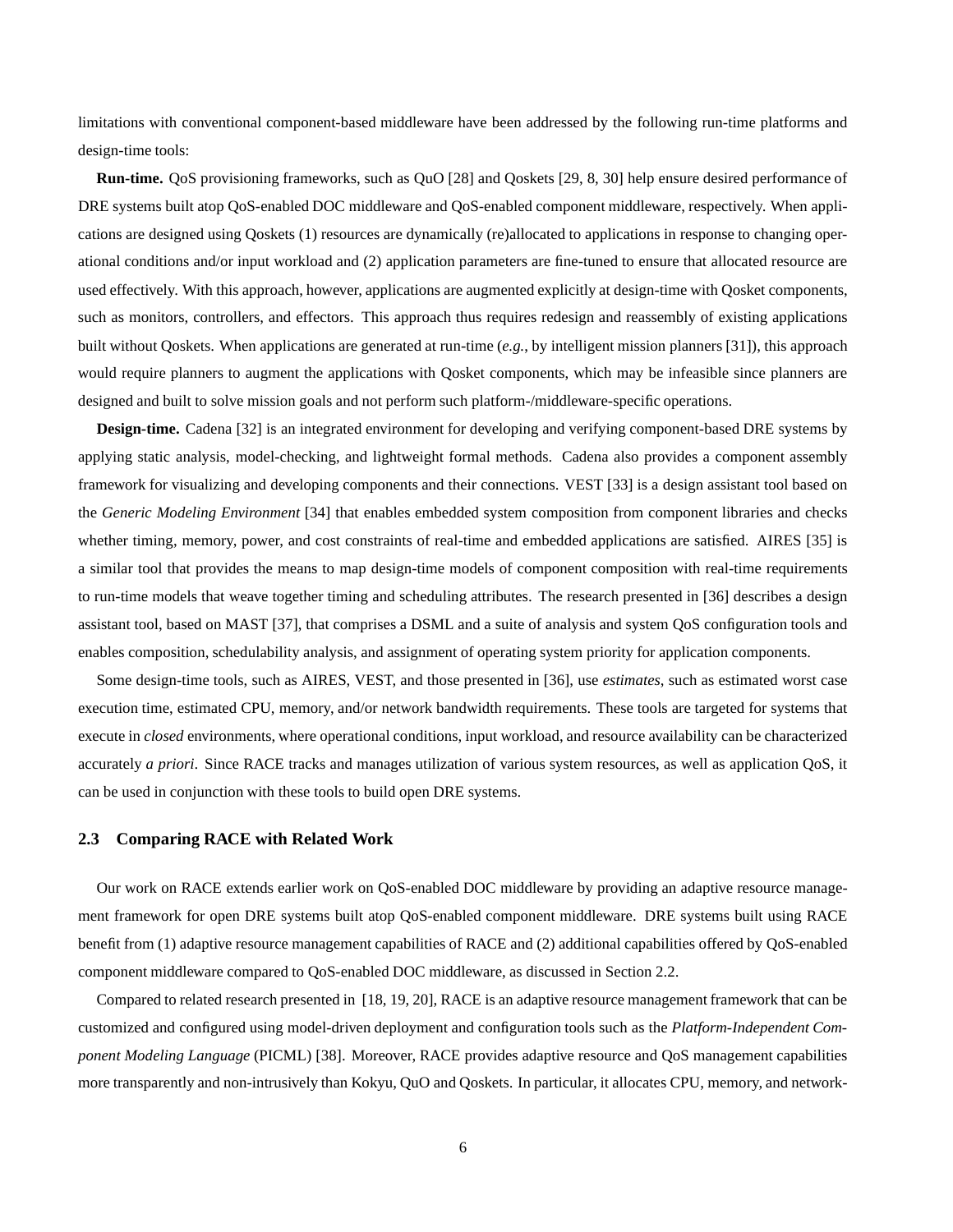ing resourcesto application components and tracks and manages utilization of varioussystem resources, as well as application QoS. In contrast to our own earlier work on QoS-enabled DOC middleware, such as FC-ORB [14] and HiDRA [13], RACE is a QoS-enabled component middleware framework that enables the deployment and configuration of feedback control loops in DRE systems.

In summary, RACE's novelty stems from its combination of (1) design-time model-driven tools that can both design applications and customize and configure RACE itself, (2) QoS-enabled component middleware run-time platforms, and (3) research on control-theoretic adaptive resource management. RACE can be used to deploy and manage componentbased applications that are composed at design-time via model-driven tools, as well as at run-time by *intelligent mission planners* [39], such as SA-POP [31].

## **3 Case Study: Magnetospheric Multi-scale (MMS) Mission DRE System**

This section presents an overview of NASA's Magnetospheric Multi-scale (MMS) mission [40] as a case study to motivate the need for RACE in the context of open DRE systems. We also describe the resource and QoS management challenges involved in developing the MMS mission using QoS-enabled component middleware.

#### **3.1 MMS Mission System Overview**

NASA's MMS mission system is a representative open DRE system consisting of several interacting subsystems (both in-flight and stationary) with a variety of complex QoS requirements. As shown in Figure 3, the MMS mission consists of a constellation of five spacecrafts that maintain a specific formation while orbiting over a region of scientific interest. This constellation collects science data pertaining to the earth's plasma and magnetic activities while in orbit and send it to a ground station for further processing. In the MMS mission spacecrafts, availability of resource such as processing power (CPU), storage, network bandwidth, and power (battery) are limited and subjected to runtime variations. Moreover, resource utilization by, and input workload of, applications that execute in this system can not be accurately characterized *a priori*. These properties make the MMS mission system an open DRE system.

Applications executing in this system can be classified as guidance, navigation, and control (GNC) applications and science applications. The GNC applications are responsible for maintaining the spacecraft within the specified orbit. The science applications are responsible for collecting science-data, compressing and storing the data, and transmitting the stored data to the ground station for further processing.

As shown in Figure 3, GNC applications are localized to a single spacecraft. Science applications tend to span the entire spacecraft constellation, *i.e.*, all spacecrafts in the constellation have to coordinate with each other to achieve the goals of the science mission. GNC applications are considered *hard real-time* applications (*i.e.*, the penalty of not meeting QoS requirement(s) of these applications is very high, often fatal to the mission), where as science applications are considered *soft real-time* applications (*i.e.*, the penalty of not meeting QoS requirement(s) of these applications is high, but not fatal to the mission).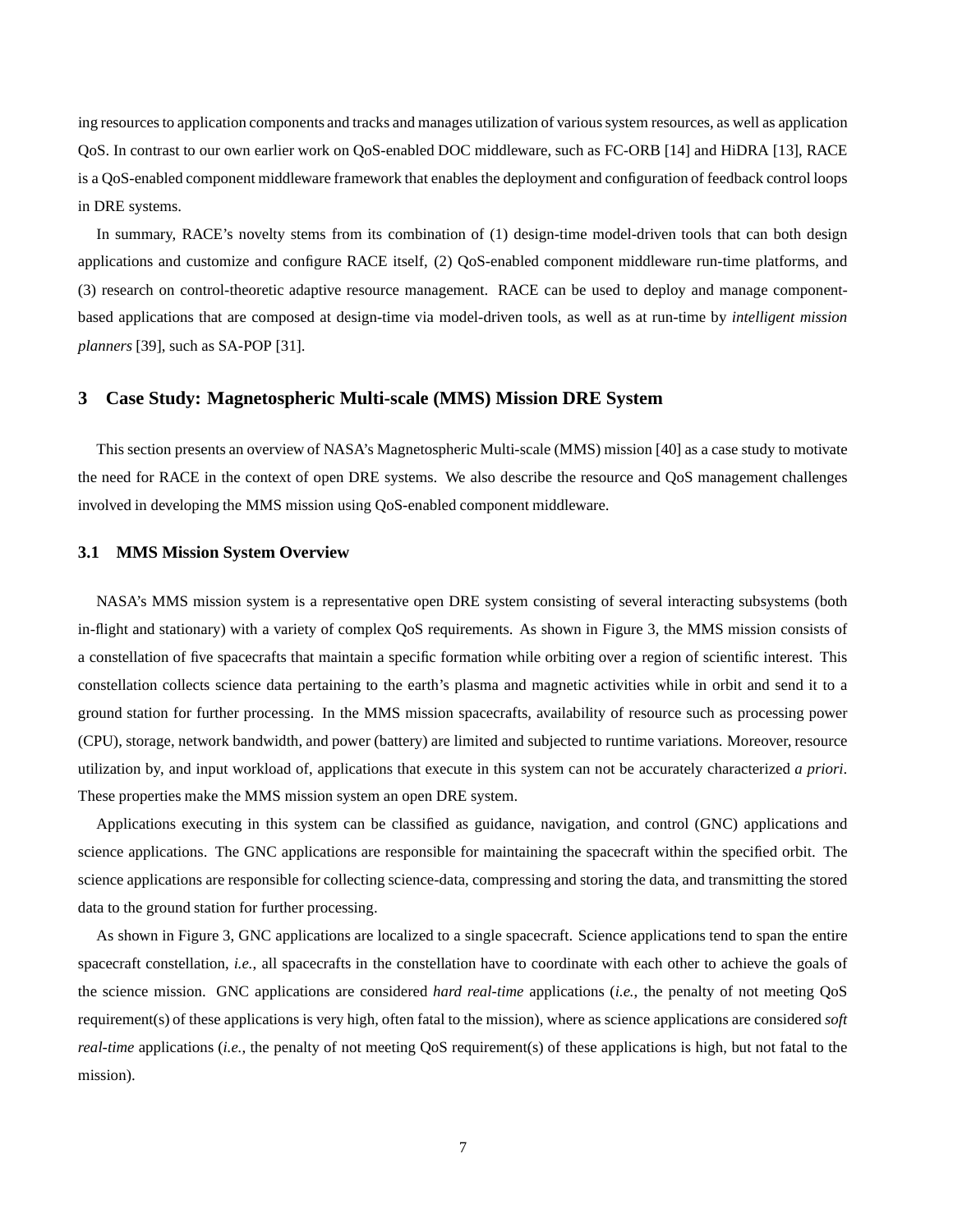

Figure 3: MMS Mission System

Science applications operate in three modes: *slow survey*, *fast survey*, and *burst* mode. Science applications switch from one mode to another in reaction to one or more *events of interest*. For example, for a science application that monitors the earth's plasma activity, the *slow* survey mode is entered outside the regions of scientific interests and enables only a minimal set of data acquisition (primarily for health monitoring). The *fast* survey mode is entered when the spacecrafts are within one or more regions of interest, which enables data acquisition for all payload sensors at a moderate rate. If plasma activity is detected while in fast survey mode, the application enters *burst* mode, which results in data collection at the highest data rates. Resource utilization by, and importance of, a science application is determined by its mode of operation, which is summarized by Table 1.

| Mode        | Relative Importance | <b>Resource Consumption</b> |  |  |
|-------------|---------------------|-----------------------------|--|--|
| Slow survey | Low                 | Low                         |  |  |
| Fast survey | Medium              | Medium                      |  |  |
| Burst       | High                | High                        |  |  |

Table 1: Characteristics of Science Application

Each spacecraft consists of an on-board intelligent mission planner, such as the *spreading activation partial order planner* (SA-POP) [31] that decomposes overall mission goal(s) into GNC and science applications that can be executed concurrently. SA-POP employs decision-theoretic methods and other AI schemes (such as hierarchical task decomposition) to decompose mission goals into navigation, control, data gathering, and data processing applications. In addition to initial generation of GNC and science applications, SA-POP incrementally generates new applications in response to changing mission goals and/or degraded performance reported by on-board mission monitors.

We have developed a prototype implementation of the MMS mission systems in conjunction with our colleagues at Lock-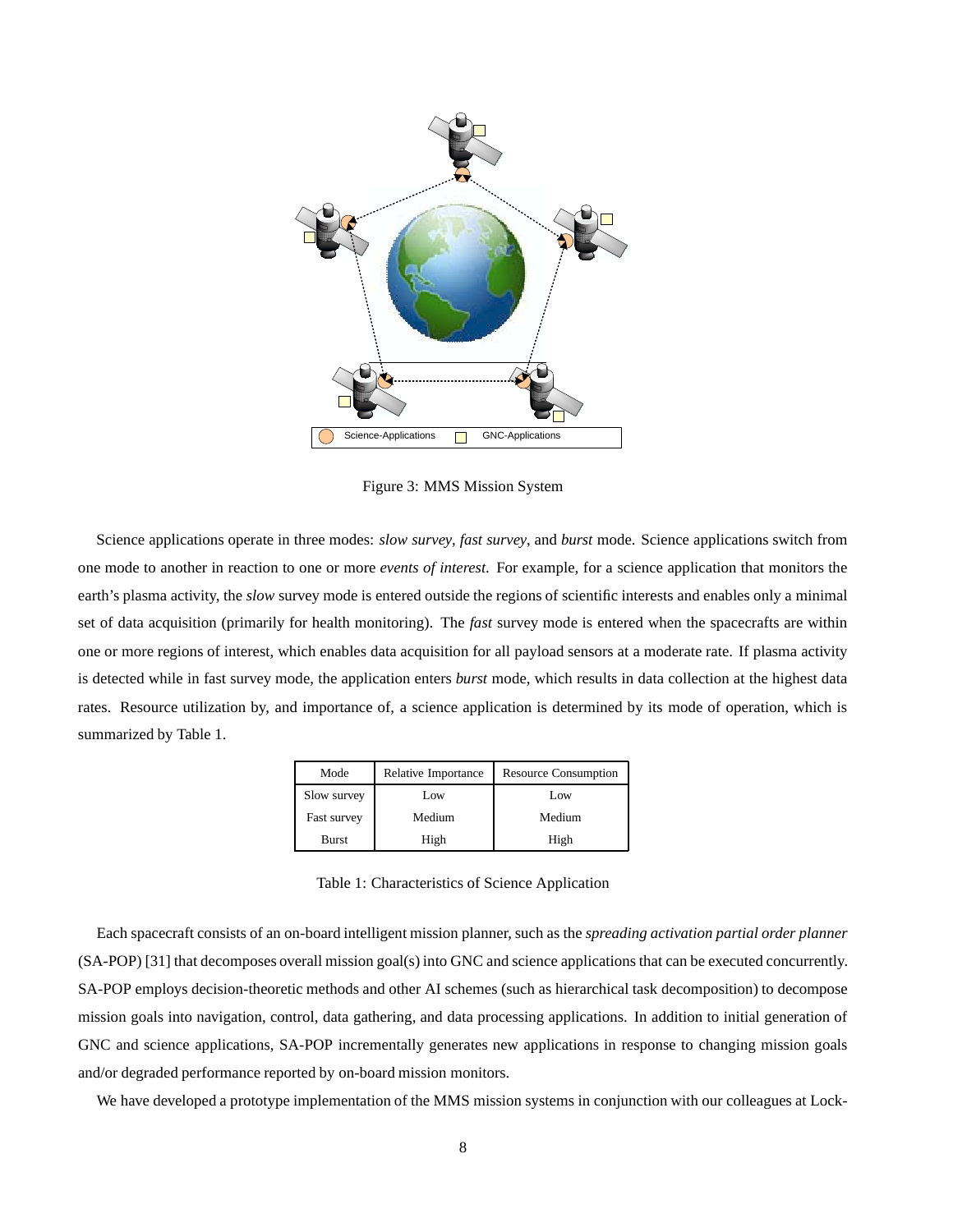heed Martin Advanced Advanced Technology Center, Palo Alto, California. In our prototype implementation, we used the *Component-Integrated ACE ORB* (CIAO) [41] and *Deployment and Configuration Engine* (DAnCE) [42] as the QoS-enabled component middleware platform. Each spacecraft uses SA-POP as its on-board intelligent mission planner.

#### **3.2 Adaptive Resource Management Requirements of the MMS Mission System**

As discussed in Section 2.2, the use of QoS-enabled component middleware to develop open DRE systems, such as the NASA MMS mission, can significantly improve the design, development, evolution, and maintenance of these systems. In the absence of an adaptive resource management framework, however, several key requirements remain unresolved when such systems are built in the absence of a adaptive resource management framework. To motivate the need for RACE, the remainder of this section presents the key resource and QoS management requirements that we addressed while building our prototype of the MMS mission DRE system.

#### **3.2.1 Requirement 1: Resource Allocation To Applications**

Applications generated by SA-POP are *resource sensitive*, *i.e.*, QoS is affected significantly if an application does not receive the required CPU time and network bandwidth within bounded delay. Moreover, in open DRE systems like the MMS mission, input workload affects utilization of system resources and QoS of applications. Utilization of system resources and QoS of applications may therefore vary significantly from their estimated values. Due to the operating conditions for open DRE systems, system resource availability, such as available network bandwidth, may also be time variant.

A resource management framework therefore needs to (1) monitor the current utilization of system resources, (2) allocate resourcesin a timely fashion to applicationssuch that their resource requirements are met using resource allocation algorithms such as PBFD [43], and (3) support multiple resource allocation strategies since CPU and memory utilization overhead might be associated with implementations of resource allocation algorithms themselves and select the appropriate one(s) depending on properties of the application and the overheads associated with various implementations. Section 4.2.1 describes how RACE performs on-line resource allocation to application components to addresses this requirement.

#### **3.2.2 Requirement 2: Configuring Platform-specific QoS Parameters**

The QoS experienced by applications depend on various platform-specific real-time QoS configurations including (1) *QoS configuration of the QoS-enabled component middleware*, such as priority model, threading model, and request processing policy, (2) *operating system QoS configuration*, such as real-time priorities of the process(es) and thread(s) that host and execute within the components respectively, and (3) *networks QoS configurations*, such as diffserv code-points of the component interconnections. Since these configurations are platform-specific, it is tedious and error-prone for system developers or SA-POP to specify them in isolation.

An adaptive resource management framework therefore needs to provide abstractions that shield developers and/or SA-POP from low-level platform-specific details and define higher-level QoS specification models. System developers and/or intelligent mission planners should be able to specify QoS characteristics of the application such as QoS requirements and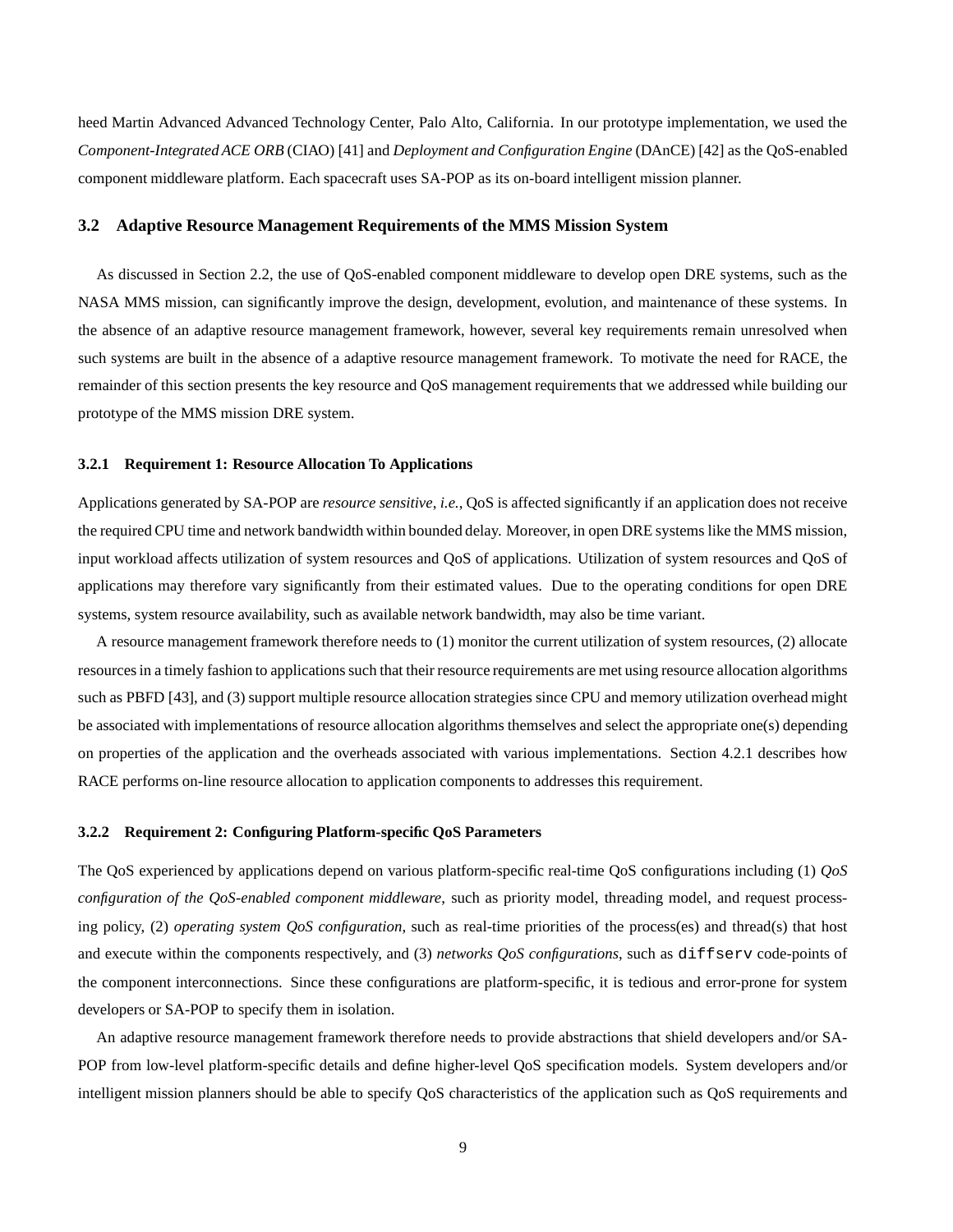relative importance, and the adaptive resource managementframework should then configure the platform-specific parameters accordingly. Section 4.2.2 describes how RACE provides higher a level abstractions and shield system developers and SA-POP from low-level platform-specific details to addresses this requirement.

#### **3.2.3 Requirement 3: Enabling Dynamic System Adaptation and Ensuring QoS Requirements are Met**

When applications are deployed and initialized, resources are allocated to application components based on the *estimated* resource utilization and estimated/current availability of system resources. In open DRE systems, however, *actual* resource utilization of applications might be significantly different than their estimated values, as well as availability of system resources vary dynamically. Moreover, for applications executing in these systems, the relation between input workload, resource utilization, and QoS cannot be characterized *a priori*.

An adaptive resource management framework therefore needs to provide monitors that track system resource utilization, as well as QoS of applications, at run-time. Although some QoS properties (such as accuracy, precision, and fidelity of the produced output) are application-specific, certain QoS (such as *end-to-end latency* and throughput) can be tracked by the framework transparently to the application. However, customization and configuration of the framework with domain specific monitors (both platform specific resource monitors and application specific QoS monitors) should be possible. In addition, the framework needs to enable the system to *adapt* to dynamic changes, such as variations in operational conditions, input workload, and/or resource availability. Section 4.2.3 demonstrates how RACE performs system adaptation and ensures QoS requirements of applications are met to address this requirement.

## **4 Structure and Functionality of RACE**

This section describes the structure and functionality of RACE. RACE supports open DRE systems built atop CIAO, which is an open-source implementation of Lightweight CCM. All entities of RACE themselves are designed and implemented as CCM components, so RACE's Allocators and Controllers can be configured to support a range of resource allocation and control algorithms using model-driven tools, such as PICML.

#### **4.1 Design of RACE**

Figure 4 elaborates the earlier architectural overview of RACE in Figure 1 and shows how the detailed design of RACE is composed of the following components: (1) InputAdapter, (2)CentralMonitor, (3) Allocators, (4) Configurators, (5) Controllers, and (6) Effectors. RACE monitors application QoS and system resource usage via its Resource Monitors, QoS-Monitors, Node Monitors and CentralMonitor. Each component in RACE is described below in the context of the overall adaptive resource management challenge it addresses.

## **4.1.1 Challenge 1: Domain Specific Representation of Application Metadata**

**Problem.** End-to-end applications can be composed either at design time or at runtime. At design time, CCM based end-to-end applications are composed using model-driven tools, such as PICML; and at runtime, they can be composed by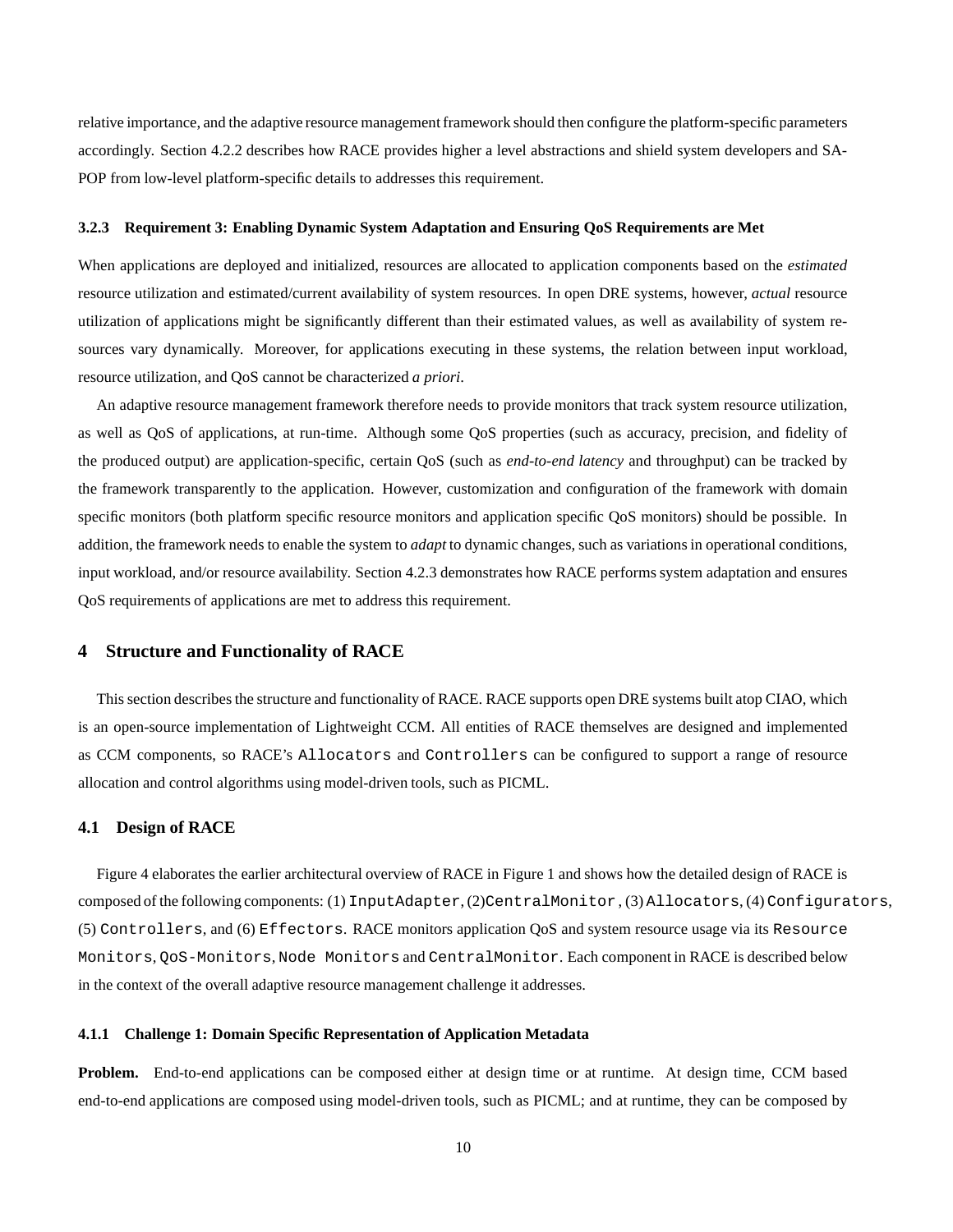

Figure 4: Detailed Design of RACE

intelligent mission planners like SA-POP. When an application is composed using PICML, metadata describing the application is captured in XML files based on the PackageConfiguration schema defined by the Object Management Group's Deployment and Configuration specification [44]. When applications are generated during runtime by SA-POP, metadata is captured in an in-memory structure defined by the planner.

**Solution: Domain-specific customization and configuration of RACE's adapters.** During design time, RACE can be configured using PICML and an InputAdapter appropriate for the domain/system can be selected. For example, to manage a system in which applications are constructed at design-time using PICML, RACE can be configured with the PICMLInputAdapter; and to manage a system in which applications are constructed at runtime using SA-POP, RACE can be configured with the SAPOPInputAdapter. As shown in Figure 5, the InputAdapter parses the metadata that describes the application into an in-memory end-to-end  $(E-2-E)$  IDL structure that is internal to RACE. Key entities of the  $E - 2 - E$  IDL structure are shown in Figure 6.

The  $E-2-E$  IDL structure populated by the InputAdapter contains information regarding the application, including  $(1)$  components that make up the application and their resource requirement(s),  $(2)$  interconnections between the components,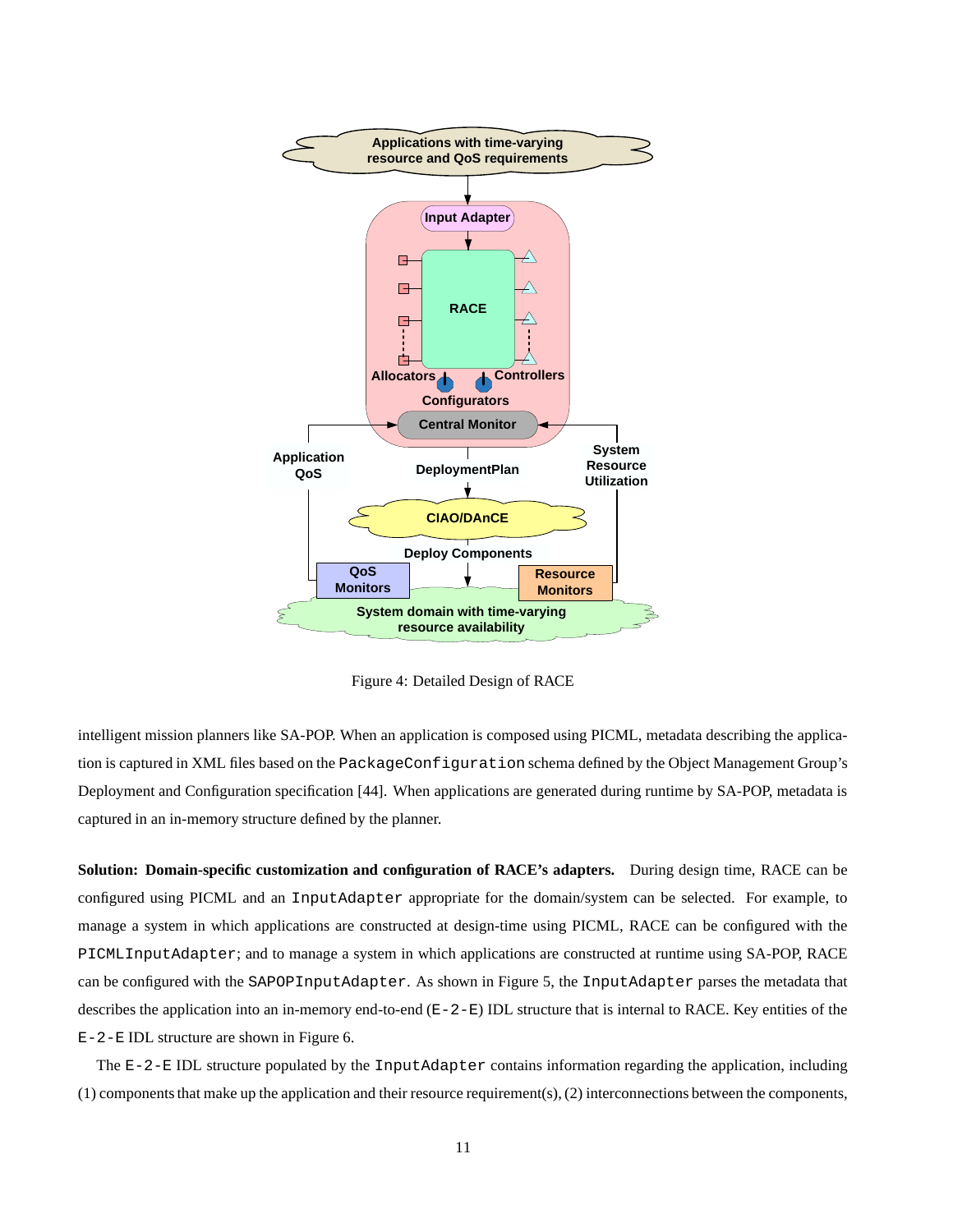

Figure 5: Resource Allocation to Application Components Using RACE



Figure 6: Main Entities of RACE's E-2-E IDL Structure

(3) application QoS properties (such relative priority) and QoS requirement(s) (such as end-to-end delay), and (4) mapping components onto domain nodes. The mapping of components onto nodes need not be specified in the metadata that describes the application which is given to RACE. If an mapping is specified, it is honored by RACE; if not, a mapping is determined at runtime by RACE's Allocators.

## **4.1.2 Challenge 2: Efficient Monitoring of System Resource Utilization and Application QoS**

**Problem.** In open DRE systems, input workload, application OoS, and utilization and availability of system resource are subject to dynamic variations. In order to ensure application QoS requirements are met, as well as utilization of system resources are within specified bounds, application QoS and utilization/availability of system resources are to be monitored periodically. The key challenge lies in designing and implementing a resource and QoS monitoring architecture that scales well as the number of applications and nodes in the system increase.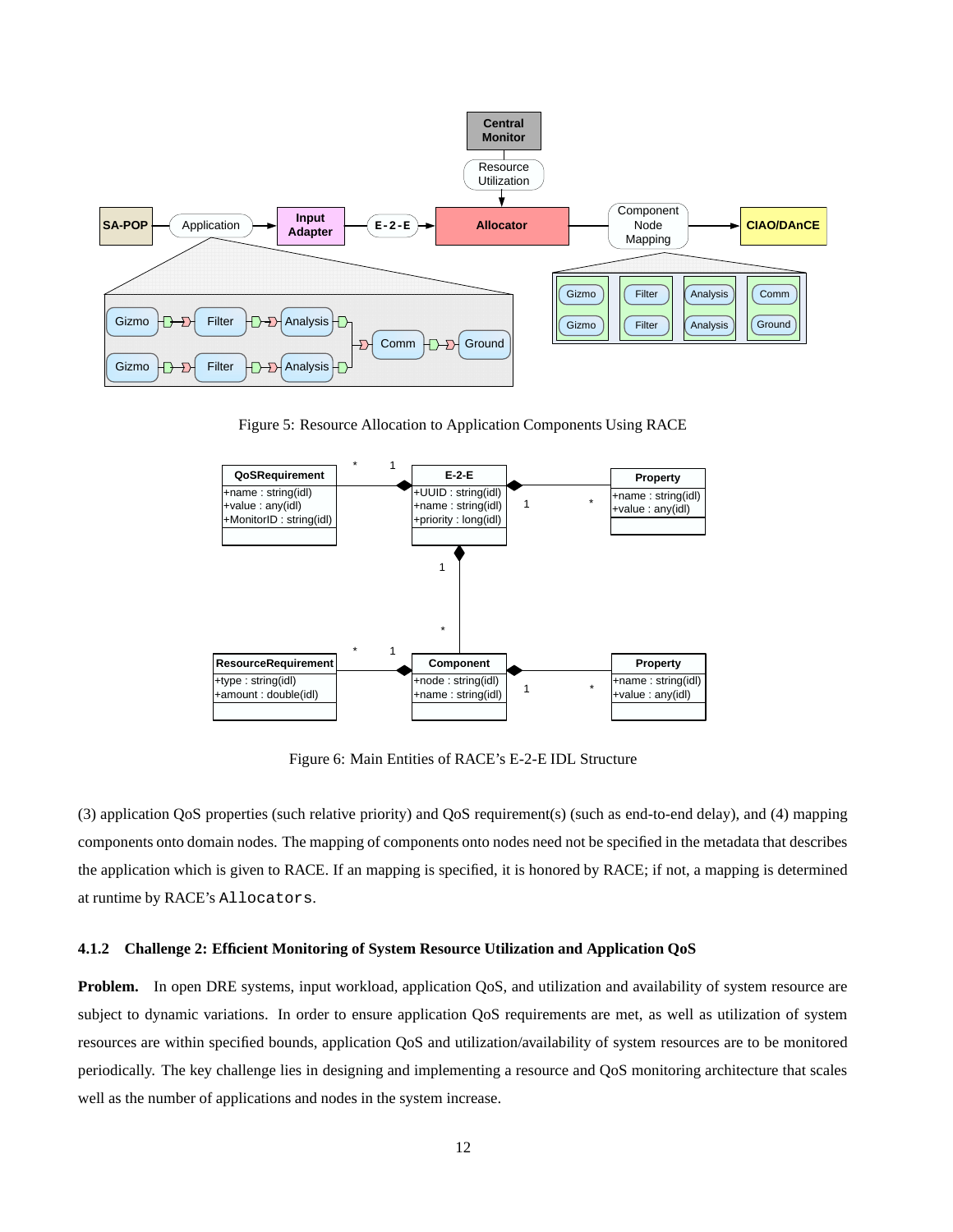**Solution: Hierarchical QoS and resource monitoring architecture.** RACE's monitoring framework is composed of the Central Monitor, Node Monitors, Resource Monitors, and QoS Monitors. These components track resource utilization by, and QoS of, application components. As shown in Figure 7, RACE's Monitors are structured in the following hierarchical fashion. A Resource Monitor collects resource utilization metrics of a specific resource,



Figure 7: Architecture of Monitoring Framework

such as CPU or memory. A QoS Monitor collects specific QoS metrics of an application, such as end-to-end latency or throughput. A Node Monitor tracks the QoS of all the applications running on a node as well as the resource utilization of that node. Finally, a Central Monitor tracks the QoS of all the applications running the entire system, which captures the system QoS, as well as the resource utilization of the entire system, which captures the system resource utilization.

Resource Monitors use the operating system facilities, such as /proc file system in Linux/Unix operating systems and the *system registry* in Windows operating systems, to collect resource utilization metrics of that node. As the resource monitors are implemented as shared libraries that can be loaded at runtime, RACE can be configured with new/domain-specific resource monitors without making any modifications to other entities of RACE. QoS Monitors are implemented as software modules that collect end-to-end latency and throughput metrics of an application and are dynamically installed into a running system using DyInst [45]. This approach ensure rebuilding, re-implementation, or re-starting of already running application components is not required. Moreover, with this approach, QoS Monitors can be turned on or off on demand at runtime.

The primary metric that we use to measure the performance of our monitoring framework is *monitoring delay*, which is defined as the time taken to obtain a snapshot of the entire system in terms of resource utilization and QoS. To minimize the monitoring delay and ensure that RACE's monitoring architecture scales as the number of applications and nodes in the system increase, the RACE's monitoring architecture is structured in a hierarchical fashion. We validate this claim in Section 5.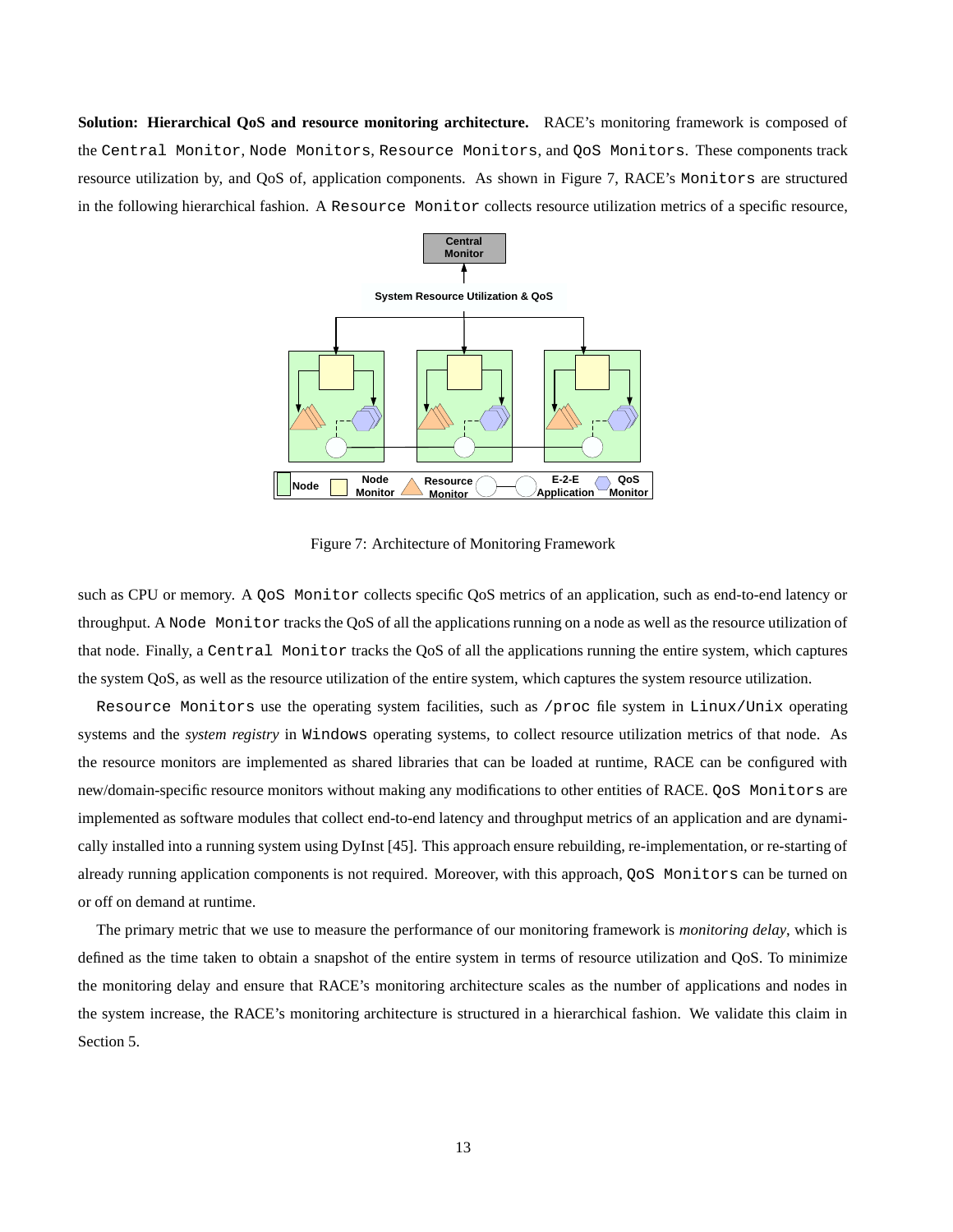#### **4.1.3 Challenge 3: Resource Allocation**

**Problem.** Applications executing in open DRE systems are resource sensitive and require multiple resources such as memory, CPU, and network bandwidth. In open DRE systems, resources allocation cannot be performed during design time as system resource availability may be time variant. Moreover, input workload affects the utilization of system resources by already executing applications. Therefore, the key challenge lies in allocating various systems resources to application components in a timely fashion.

**Solution:On-line Resource allocation.** RACE's Allocators implement resource allocation algorithms and allocate various domain resources (such as CPU, memory, and network bandwidth) to application components by determining the mapping of components onto nodes in the system domain. For certain applications, *static* mapping between components and nodes may be specified at design-time by system developers. To honor these static mappings, RACE therefore provides a *static allocator* that ensures components are allocated to nodes in accordance with the static mapping specified in the application's metadata. If no static mapping is specified, however, *dynamic allocators* determine the component to node mapping at runtime based on resource requirements of the components and current resource availability on the various nodes in the domain. As shown in Figure 5, input to Allocators include the E-2-E IDL structure corresponding to the application and the current utilization of system resources.

The current version of RACE provides the following  $\text{Allocators: (1) }$  a single dimension bin-packer [46] that makes allocation decisions based on either CPU, memory, or network-bandwidth requirements and availability, (2) a multi-dimensional bin-packer – partitioned breadth first decreasing allocator [43] – that makes allocation decisions based on CPU, memory, and network-bandwidth requirements and availability, and (3) a static allocator. Metadata is associated with each allocator and captures its type (*i.e.*, static, single dimension bin-packing, or multi-dimensional bin-packer ) and associated resource overhead (such as CPU and memory utilization). Since Allocators themselves are CCM components, RACE can be configured with new Allocators by using PICML.

#### **4.1.4 Challenge 4: Accidental Complexities in Configuring Platform-specific QoS Parameters**

**Problem.** As described in Section 3.2.2, real-time QoS configuration of the underlying component middleware, operating system, and network affects the QoS of applications executing in open DRE systems. Since these configurations are platformspecific, it is tedious and error-prone for system developers or SA-POP to specify them in isolation.

**Solution: Automate configuration of platform-specific parameters.** As shown in Figure 8, RACE's Configurators determine values for various low-level platform-specific QoS parameters, such as middleware, operating system, and network settings for an application based on its QoS characteristics and requirements such as relative importance and end-to-end delay. For example, the MiddlewareConfigurator configures component Lightweight CCM policies, such as threading policy, priority model, and request processing policy based on the class of the application (*important* and *best-effort*). The OperatingSystemConfigurator configures operating system parameters, such as the priorities of the *Component*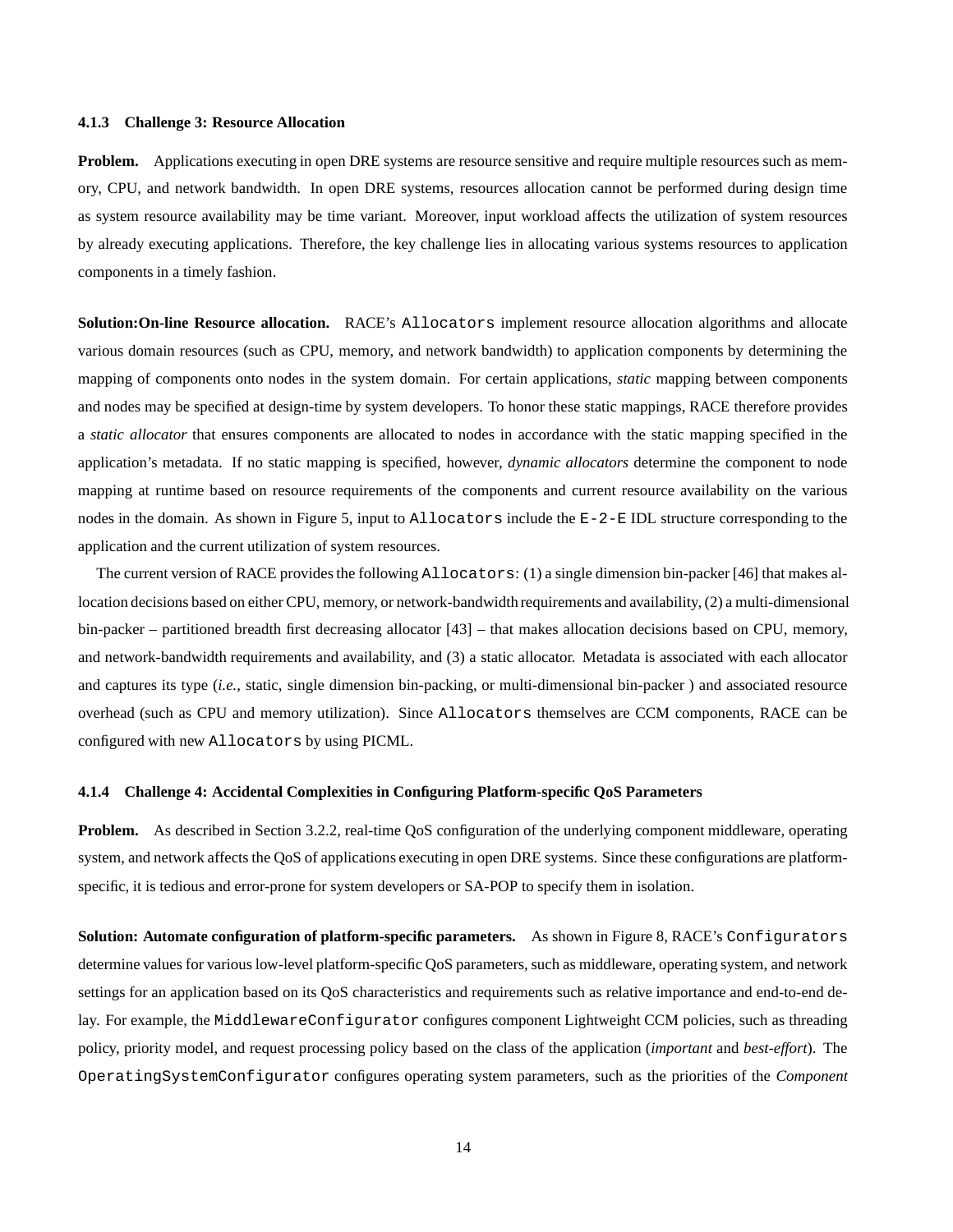

Figure 8: QoS Parameter Configuration with RACE

*Servers* that host the components based on Rate Monotonic Scheduling (RMS) [46] or based on criticality (relative importance) of the application. Likewise, the NetworkConfigurator configures network parameters, such as diffserv code-points of the component interconnections. Like other entities of RACE, Configurators are implemented as CCM components, so new configurators can be plugged into RACE by configuring RACE at design-time using PICML.

#### **4.1.5 Challenge 5: Computation of System Adaptation Decisions**

**Problem.** In open DRE systems, resource utilization of applications might be significantly different than their estimated values and availability of system resources may be time-variant. Moreover, for applications executing in these systems, the relation between input workload, resource utilization, and QoS cannot be characterized *a priori*. Therefore, in order to ensure that QoS requirements of applications are met, and utilization system resources are within the specified bounds, the system must be able to *adapt* to dynamic changes, such as variations in operational conditions, input workload, and/or resource availability.

**Solution: Control-theoretic adaptive resource management algorithms.** RACE's Controllers implement various Control-theoretic adaptive resource management algorithms such as EUCON [9], DEUCON [10], HySUCON [11], and FMUF [12], thereby enabling open DRE systems to adapt to changing operational context and variationsin resource availability and/or demand. Based on the control algorithm they implement, Controllers modify configurable system parameters, such as execution rates and mode of operation of the application, real-time configuration settings – operating system priorities of *component servers* that host the components – and network difserv code-points of the component interconnections. As shown in Figure 9, input to the controllers include current resource utilization and current QoS. Since Controllers are implemented as CCM components RACE can be configured with new Controllers by using PICML.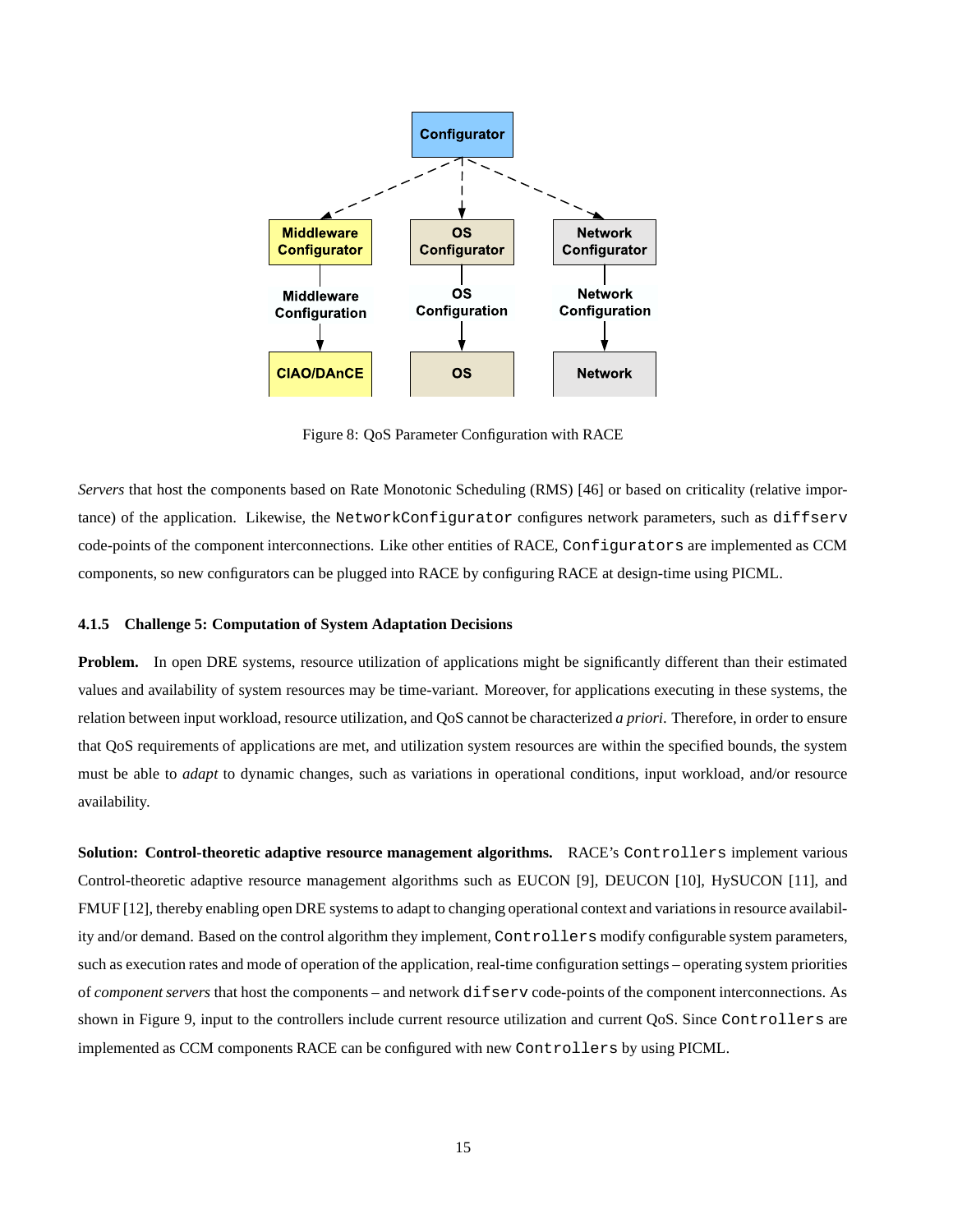

Figure 9: RACE's Feedback Control Loop

#### **4.1.6 Challenge 6: Efficient Execution of System Adaptation Decisions**

**Problem.** Although control-theoretic adaptive resource management algorithms compute system adaptation decisions, one of the challenges we faced in building RACE is the design and implementation of *effectors* – entities that modify system parameters in order to achieve the controller recommended system adaptation. The key challenge lies in designing and implementing the effector architecture that scales well as the number of applications and nodes in the system increase.

**Solution: Hierarchical effector architecture.** Effectors modify system parameters, including resources allocated to components, execution rates of applications, and OS/middleware/network QoS setting for components, to achieve the controller recommended adaptation. As shown in Figure 9, Effectors are designed hierarchically. The Central Effector first computes the values of various system parameters for all the nodes in the domain to achieve the Controller recommended adaptation. The computed values of system parameters for each node are then propagated to Effectors located on each node, which then modify system parameters of its node accordingly.

The primary metric that is used to measure the performance of a monitoring effectors is *actuation delay*, which is defined as the time taken to execute controller recommended adaptation throughout the system. To minimize the actuation delay and ensure that RACE scales as the number of applications and nodes in the system increase, the RACE's effectors are structured in a hierarchical fashion. We validate this claim in Section 5.

Since the elements of RACE are developed as CCM components, RACE itself can be configured using model-driven tools, such as PICML. Moreover, new and/or domain specific entities such asInputAdapters, Allocators, Controllers, Effectors, Configurators, QoS Monitors, and Resource Monitors, can be plugged directly into RACE without modifying RACE's existing architecture.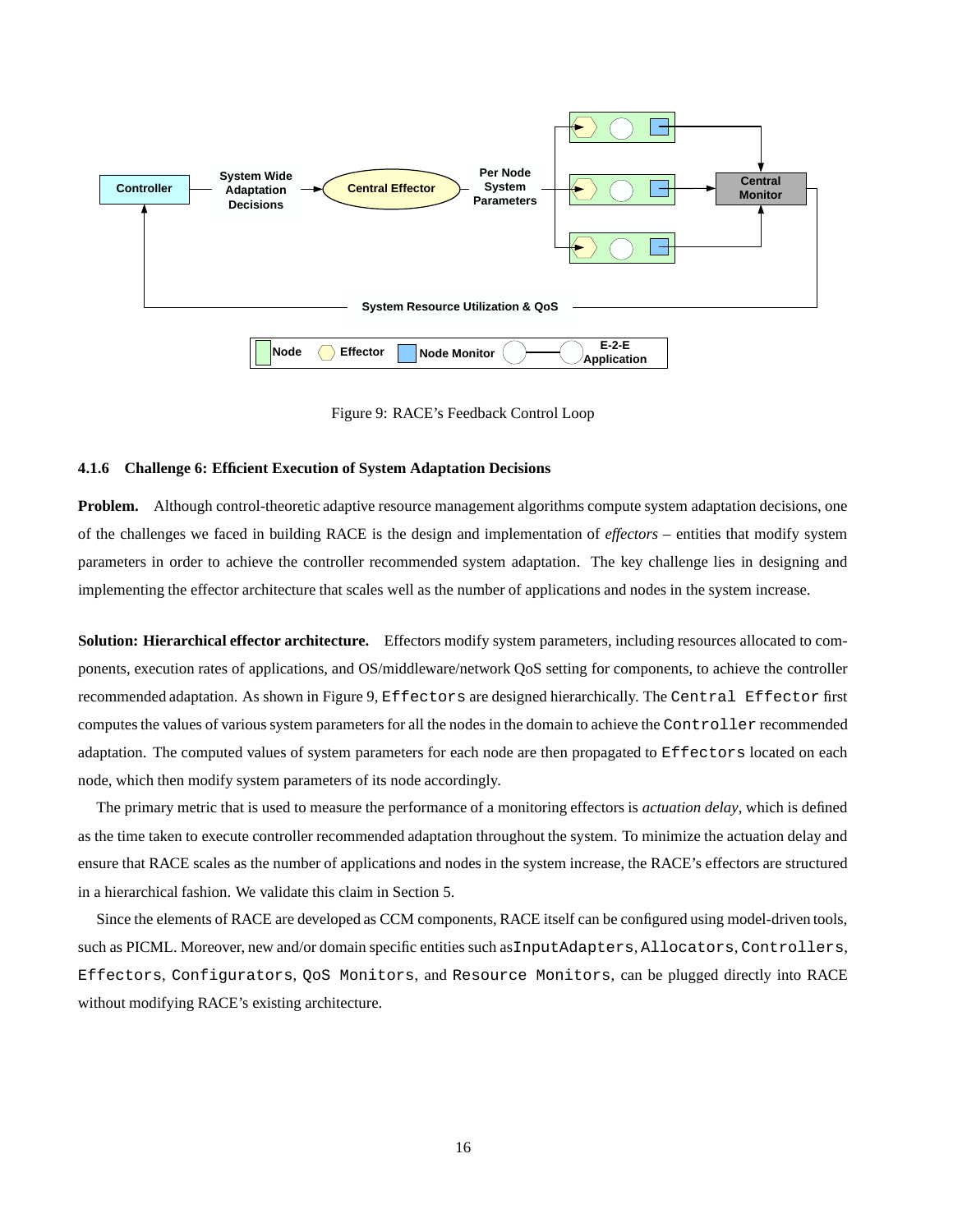## **4.2 Addressing MMS Mission Requirements Using RACE**

Section 4.1 provides a detailed overview of various adaptive resource management challenge of open DRE systems and how RACE addresses these challenges. We now describe how RACE was applied to our MMS mission case study from Section 3 and show how it addressed key resource allocation, QoS configuration, and adaptive resource management requirements that we identified in Section 3.

#### **4.2.1 Addressing Requirement 1: Resource Allocation to Applications**

RACE's InputAdapter parses the metadata that describes the application to obtain the resource requirement(s) of components that make up the application and populates the  $E-2-E$  IDL structure. The Central Monitor obtains system resource utilization/availability information for RACE's Resource Monitors, and using this information along with the *estimated* resource requirement of application components captured in the E-2-E structure, the Allocators map components onto nodes in the system domain based on runtime resource availability.

RACE's InputAdapter, Central Monitor, and Allocators coordinate with one another to allocate resources to applications executing in open DRE systems, thereby addressing the resource allocation requirement for open DRE systems identified in Section 3.2.1.

## **4.2.2 Addressing Requirement 2: Configuring Platform-specific QoS Parameters**

RACE shields application developers and SA-POP from low-level platform-specific details and defines a higher-level QoS specification model. System developers and SA-POP specify only QoS characteristics of the application, such as QoS requirements and relative importance, and RACE's Configurators automatically configures platform-specific parameters appropriately.

For example, consider two science applications – one executing in fast survey mode and one executing in slow survey mode. For these applications, middleware parameters configured by the Middleware Configurator includes: (1) CORBA end-to-end priority, which is configured based on execution mode (fast/slow survey) and application period/deadline, (2) CORBA priority propagation model (CLIENT PROPAGATED / SERVER DECLARED), which is configured based on the application structure and inter-connection, and (3) threading model (single threaded / thread-pool / thread-pool with lanes), which is configured based on number of concurrent peer-components connected to a component. The Middleware Configurator derives configuration for such low level platform-specific parametersfrom application end-to-end structure and QoS requirements.

RACE's Configurators provides higher level abstractions and shield system developers and SA-POP from low-level platform-specific details, thus addressing the requirements associated with configuring platform-specific QoS parameters identified in Section 3.2.2.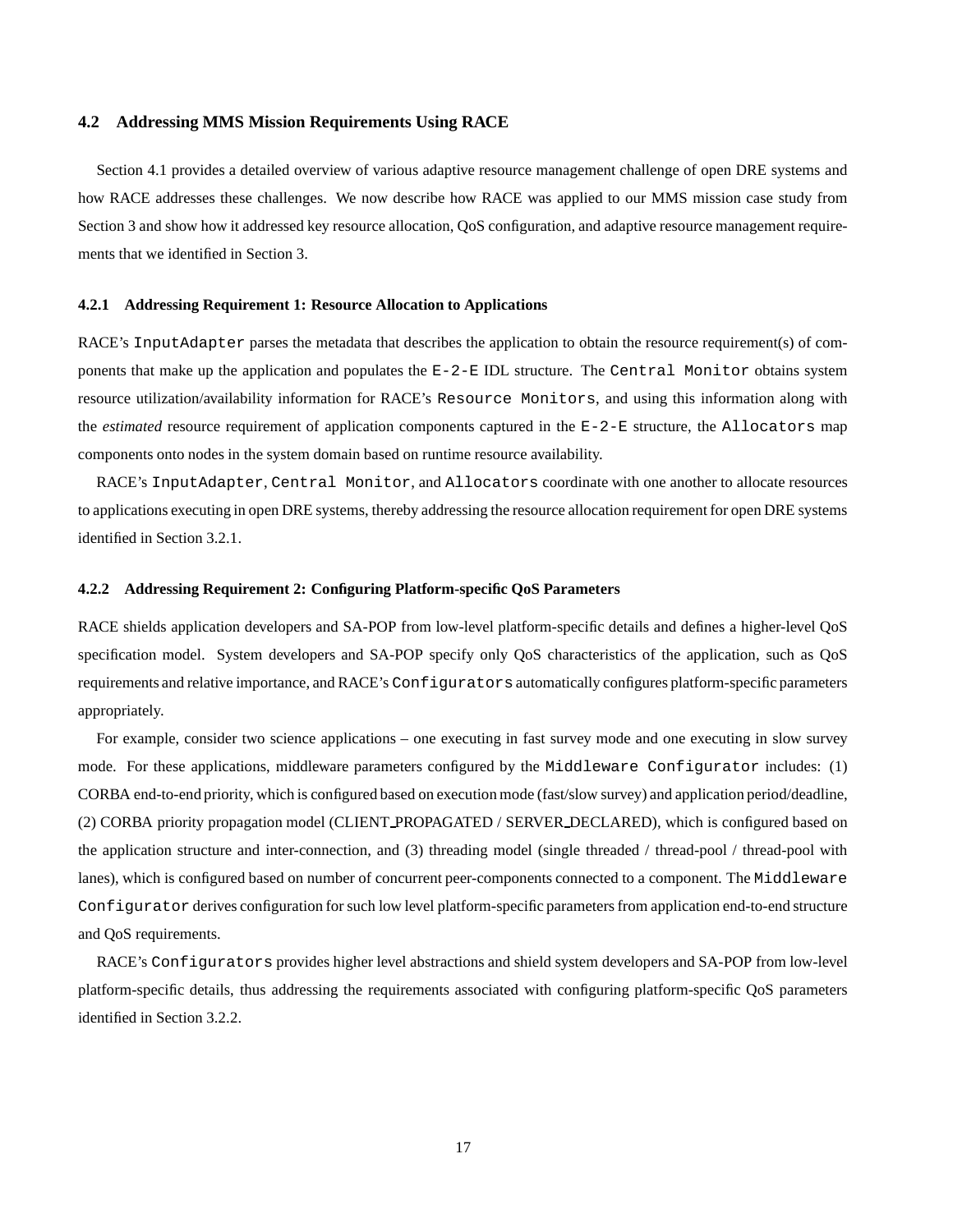#### **4.2.3 Addressing Requirement 3: Monitoring End-to-end QoS and Ensuring QoS Requirements are Met**

When resources are allocated to components at design-time by system designers using PICML, *i.e.* mapping of application components to nodes in the domain are specified, these operations are performed based on estimated resource utilization of applications and estimated availability of system resources. Allocation algorithms supported by RACE's Allocators allocate resources to components based on current system resource utilization and component's estimated resource requirements. In open DRE systems, however, there is often no accurate *a priori* knowledge of input workload, the relationship between input workload and resource requirements of an application, and system resource availability.

To address this requirement, RACE's control architecture employs a feedback loop to manage system resource and application QoS and ensures (1) QoS requirements of applications are met at all times and (2) system stability by maintaining utilization of system resources below their specified utilization set-points. RACE's control architecture features a feedback loop that consists of three main components: Monitors, Controllers, and Effectors, as shown in Figure 9.

Monitors are associated with system resources and QoS of the applications and periodically update the Controller with the current resource utilization and QoS of applications currently running in the system. The Controller implements a particular control algorithm such as EUCON [9], DEUCON [10], HySUCON [11], and FMUF [12], and computes the adaptations decisions for each (or a set of) application(s) to achieve the desired system resource utilization and QoS. Effectors modify system parameters, which include resource allocation to components, execution rates of applications, and OS/middleware/network QoS setting of components, to achieve the controller recommended adaptation.

As shown in Figure 9, RACE's monitoring framework, Controllers, and Effectors coordinate with one another and the aforementioned entities of RACE to ensure (1) QoS requirements of applications are met and (2) utilization of system resources are maintained within the specified utilization set-point set-point(s), thereby addressing the requirements associated with runtime end-to-end QoS management identified in Section 3.2.3. We empirically validate this in Section 5.

# **5 Empirical Results and Analysis**

This section presents the design and results of experiments that evaluate the performance and scalability of RACE in our prototype of the NASA MMS mission system case study described in Section 3. These experiments validate our claims in Section 4 and Section 4.2 that RACE is an scalable adaptive resource management framework and can perform effective endto-end adaptation and yield a predictable and scalable DRE system under varying operating conditions and input workload.

## **5.1 Hardware and Software Testbed**

Our experiments were performed on the ISISLab testbed at Vanderbilt University (www.dre.vanderbilt.edu/ ISISlab). The hardware configuration consists of six nodes, five of which acted as spacecrafts and one that acted as a ground station. The hardware configuration of all the nodes was a 2.8 GHz Intel Xeon dual processor, 1 GB physical memory, 1GHz Ethernet network interface, and 40 GB hard drive. The Redhat Fedora Core release 4 OS with real-time preemption patches [47] was used for all the nodes.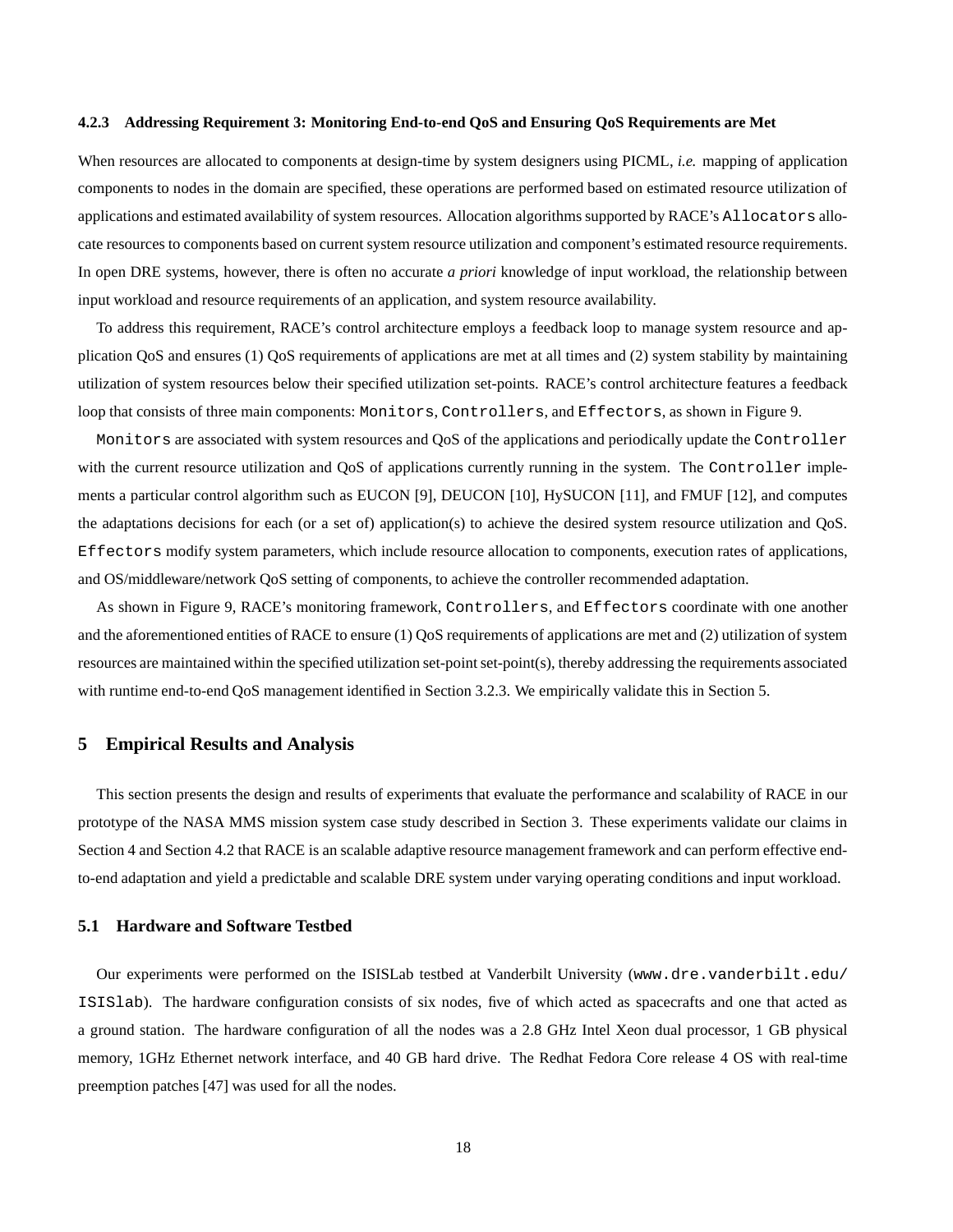Our experiments also used CIAO/DAnCE 0.5.10, which is our open-source QoS enabled component middleware that implements the OMG Lightweight CCM [48] and Deployment and Configuration [44] specifications. RACE and our DRE system case study are built upon CIAO/DAnCE.

## **5.2 MMS DRE System Implementation**

Science applications executing atop our MMS DRE system are composed of the following components:

- **Plasma sensor component**, which manages and controls the plasma sensor on the spacecraft, collects metrics corresponding to the earth's plasma activity.
- **Camera sensor component**, which manages and controls the high-fidelity camera on the spacecraft and captures images of one or more star constellations.
- **Filter component**, which processes the data from the sensor components to remove any extraneous noise in the collected data/image.
- **Analysis component**, which processes the collected data to determine if the data is of interest or not. If the data is of interest, the data is compressed and transmitted to the ground station.
- **Compression component**, which uses loss-less compression algorithms to compresses the collected data.
- **Communication component**, which transmits the compressed data to the ground station periodically.
- **Ground component**, which received the compressed data from the spacecrafts and stores it for further processing.

All these components—except for the ground component—execute on the spacecrafts.<sup>1</sup> Table 2 summarizes the number of lines of C++ code of various entities in our middleware, RACE, and our prototype implementation of the MMS DRE system case study, which were measured using SLOCCount (www.dwheeler.com/sloccount).

| Entity         | <b>Total Lines of Source Code</b> |  |  |  |
|----------------|-----------------------------------|--|--|--|
| MMS DRE System | 19.875                            |  |  |  |
| <b>RACE</b>    | 157.253                           |  |  |  |
| CIAO/DAnCE     | 511,378                           |  |  |  |

Table 2: Lines of Source Code for Various System Elements

## **5.3 Evaluation of RACE's Scalability**

Sections 4.1.2 and 4.1.6 claimed that the hierarchical design of RACE's monitors and effectors enables RACE to scale as the number of applications and nodes in the system grows. We validated this claim by studying the impact of increasing

 $1$ Our experiments used component emulations that have the same resource utilization characteristics as the original components.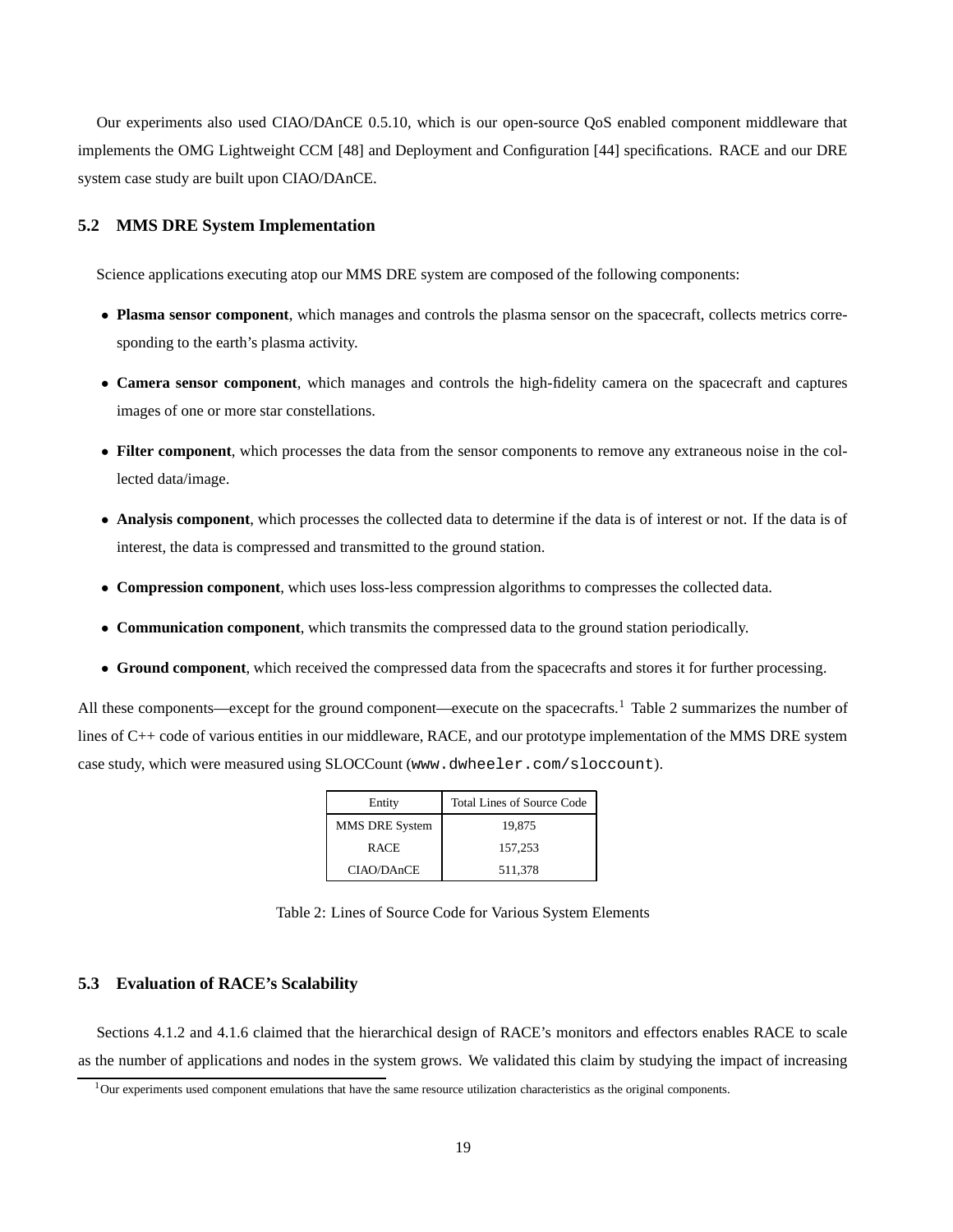number of nodes and applications on RACE's monitoring delay and actuation delay when RACE's monitors and effectors are configured hierarchically and non-hierarchically. As described in Sections 4.1.2 and 4.1.6, *monitoring delay* is defined as the time taken to obtain a snapshot of the entire system in terms of resource utilization and QoS and *actuation delay* is defined as the time taken to execute controller recommended adaptation throughout the system.

To measure the monitoring and actuation delays, we instrumentedRACE's Central Monitor and Central Effector, respectively, with high resolution timers – ACE High Res Timer [15]. The timer in the Central Monitor measured the time duration from when requests were sent to individual Node Monitors to the time instant when replies from all Node Monitors were received and the data (resource utilization and application QoS) were assembeled to obtain a snapshot of the entire system. Similarly, the timer in the Central Effector measured the time duration from when system adaptation decisions were received from the Controller to the time instant when acknowledgment indicating successful execution of node level adaption from individual Effectors (located on each node) were received.

## **5.3.1 Experiment 1: Constant Number of Application and Varying Number of Nodes**

This experiment studied the impact of varying number of nodes in the system domain on RACE's monitoring and actuation delay. We present the results obtained from running the experiment with a constant of five applications, each composed of six components (plasma-sensor/camera-sensor, analysis, filter, analysis, compression, communication, and ground), and a varying number of nodes.

**Experiment configuration.** We varied the number of nodes in the system from one to six. A total of 30 application components were evenly distributed among the nodes in the system. The experiment was composed of two scenarios: (1) hierarchical and (2) non-hierarchical configuration of RACE's monitors and effectors. Each scenario was comprised of seven runs, and number of nodes in the system during each run was constant<sup>2</sup>. During each run, monitoring delay and actuation delay was collected over 50,000 iterations.

**Analysis of results.** Figures 10a and 10b compare the impact of increasing the number of nodes in the system on RACE's monitoring and actuation delay, respectively, under the two scenarios. Figures 10a and 10b show that monitoring and actuation delays are significantly lower in the hierarchical configuration of RACE's monitors and effectors compared to the non-hierarchical configuration. Moreover, as the number of nodes in the system increases, the increase in monitoring and actuation delays are significantly (*i.e.*, 18% and 29%, respectively) lower in the hierarchical configuration compared to the non-hierarchical configuration. This result occurs because individual node monitors and effectors execute in parallel when monitors and effectors are structured hierarchically, thereby significantly reducing monitoring and actuation delay, respectively.

Figures 10a and 10b show the impact on monitoring and actuation delay when the monitors and effectors are structured hierarchically and the number of nodes in the system increase. Although individual monitors and effectors execute in parallel, resource data aggregation and computation of per-node adaptation decisions are centralized by the Central Monitor and

<sup>&</sup>lt;sup>2</sup>As we varied the number of nodes from one to six each scenario had a total of seven runs.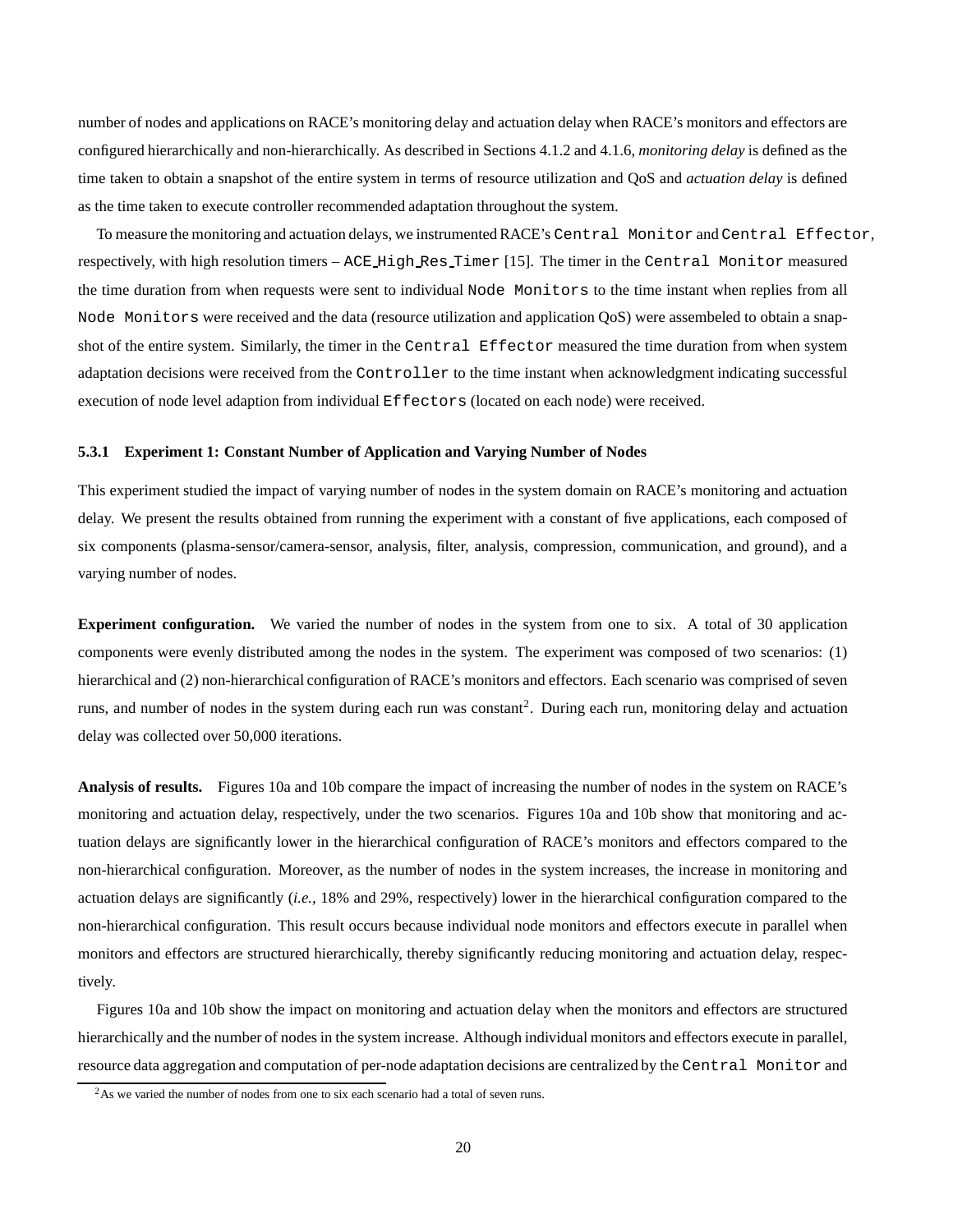





Figure 10: Impact of Increase in Number of Nodes on Monitoring and Actuation Delay

Central Effector, respectively. The results show that this configuration yields a marginal increase in the monitoring and actuation delay (*i.e.*, 6% and 9%, respectively) as the number of nodes in the system increases.

Figures 10a and 10b show that when there is only one node in the system, the performance of the hierarchical configuration of RACE's monitors and effectors is worse than the non-hierarchical configuration. This result measures the overhead associated with the hierarchical configuration. As shown in Figures 10a and 10b, however, as the number of nodes in the system increase, the benefit of the hierarchical configuration outweighs this overhead.

## **5.3.2 Experiment 2: Constant Number of Nodes and Varying Number of Applications**

This experiment studied the impact of varying the number of applications on RACE's monitoring and actuation delay. We now present the results obtained from running the experiment with six nodesin the system and varying number of applications (from one to five), each composed of six components (plasma-sensor/camera-sensor, analysis, filter, analysis, compression,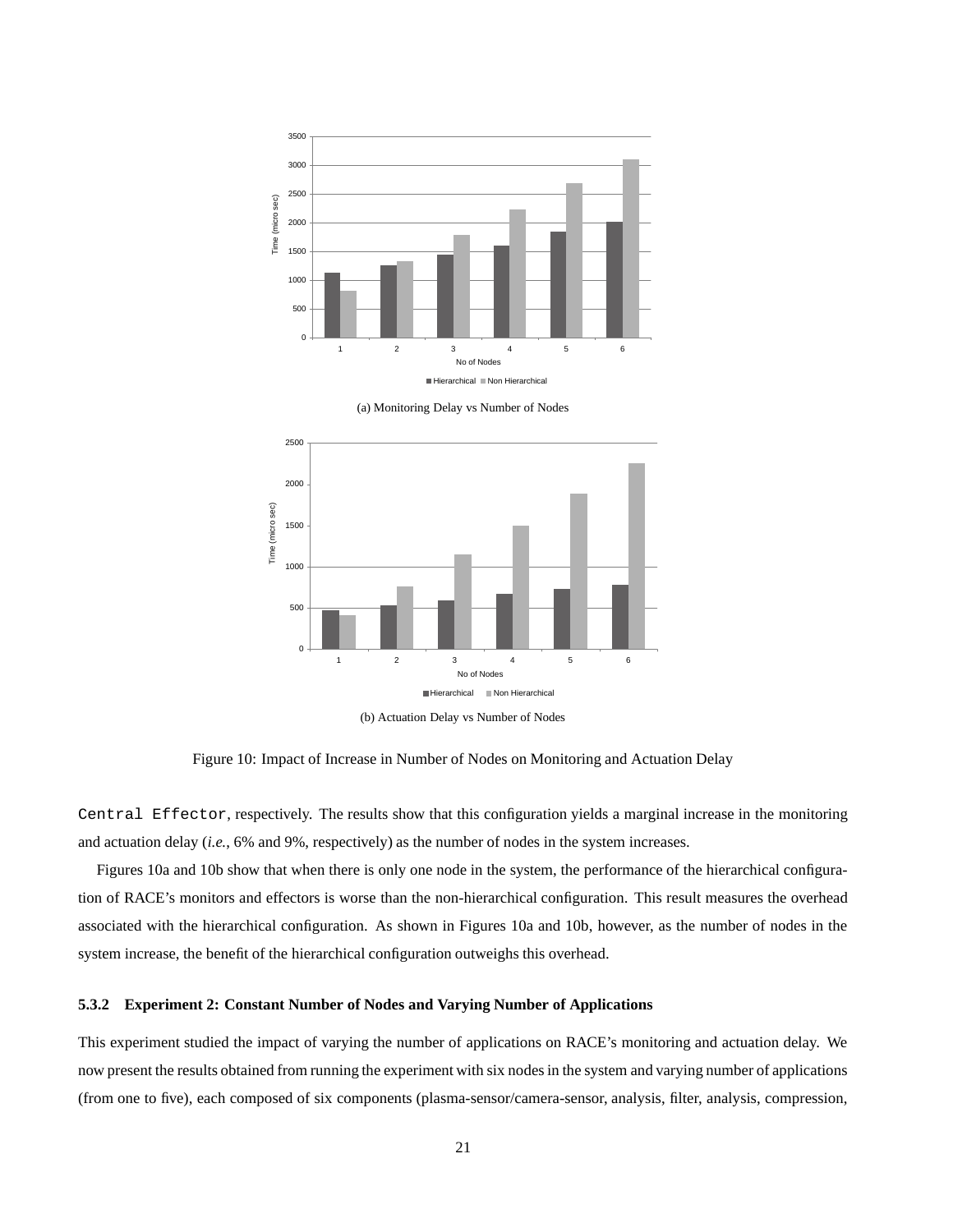communication, and ground).

**Experiment configuration.** We varied the number of applications in the system from one to five. Once again, the application components were evenly distributed among the six nodes in the system. This experiment was composed of two scenarios: (1) hierarchical and (2) non-hierarchical configuration of RACE's monitors and effectors. Each scenario was comprised of five runs, with the number of applications used in each run held constant. As we varied the number of applications from one to five, for each scenario we had a total of five runs. During each run, monitoring delay and actuation delay was collected over 50,000 iterations.

**Analysis of results.** Figures 11a and 11b compare the impact on increase in number of applications on RACE's monitoring and actuation delay, respectively, under the two scenarios. Figures 11a and 11b show that monitoring and actuation delays are significantly lower under the hierarchical configuration of RACE's monitors and effectors compared with the non-hierarchical configuration. These figures also show that under the hierarchical configuration, there is a marginal increase in the monitoring delay and negligible increase in the actuation delay as the number of applications in the system increase.

These results show that RACE scales well with as the number of nodes and applications in the system increase. The results also show that RACE's scalability is primarily due to the hierarchical design of RACE's monitors and effectors, there by validating our claims in Sections 4.1.2 and 4.1.6.

## **5.4 Evaluation of RACE's Adaptive Resource Management Capabilities**

We now evaluate the adaptive resource management capabilities of RACE under two scenarios: (1) moderate workload, and (2) heavy workload. Applications executing on our prototype MMS mission DRE system were periodic, with deadline equal to their periods. In both the scenarios, we use the deadline miss ratio of applications as the metric to evaluate system performance. For every sampling period of RACE's Controller, deadline miss ratio for each application was computed as the ratio of number of times the application's end-to-end latency<sup>3</sup> was greater than its deadline to the number of times the application was invoked.

#### **5.4.1 Summary of Evaluated Scheduling Algorithms**

We studied the performance of the prototype MMS system under various configurations: (1) a baseline configuration without RACE and static priority assigned to application components based on Rate Monotonic Scheduling (RMS) [46], (2) a configuration with RACE's Maximum Urgency First (MUF) Configurator, and (3) a configuration with RACE's MUF Configurator and Flexible MUF (FMUF) [12] Controller. The goal of these experiments is not to compare the performance of various adaptive resource management algorithms, such as EUCON [9], DEUCON [10], HySUCON [11], or FMUF. Instead, the goal is to demonstrate how RACE can be used to implement these algorithms and there by meet the system adaptation requirements of open DRE systems.

<sup>&</sup>lt;sup>3</sup>The end-to-end latency of an application was obtained from RACE's QoS Monitors.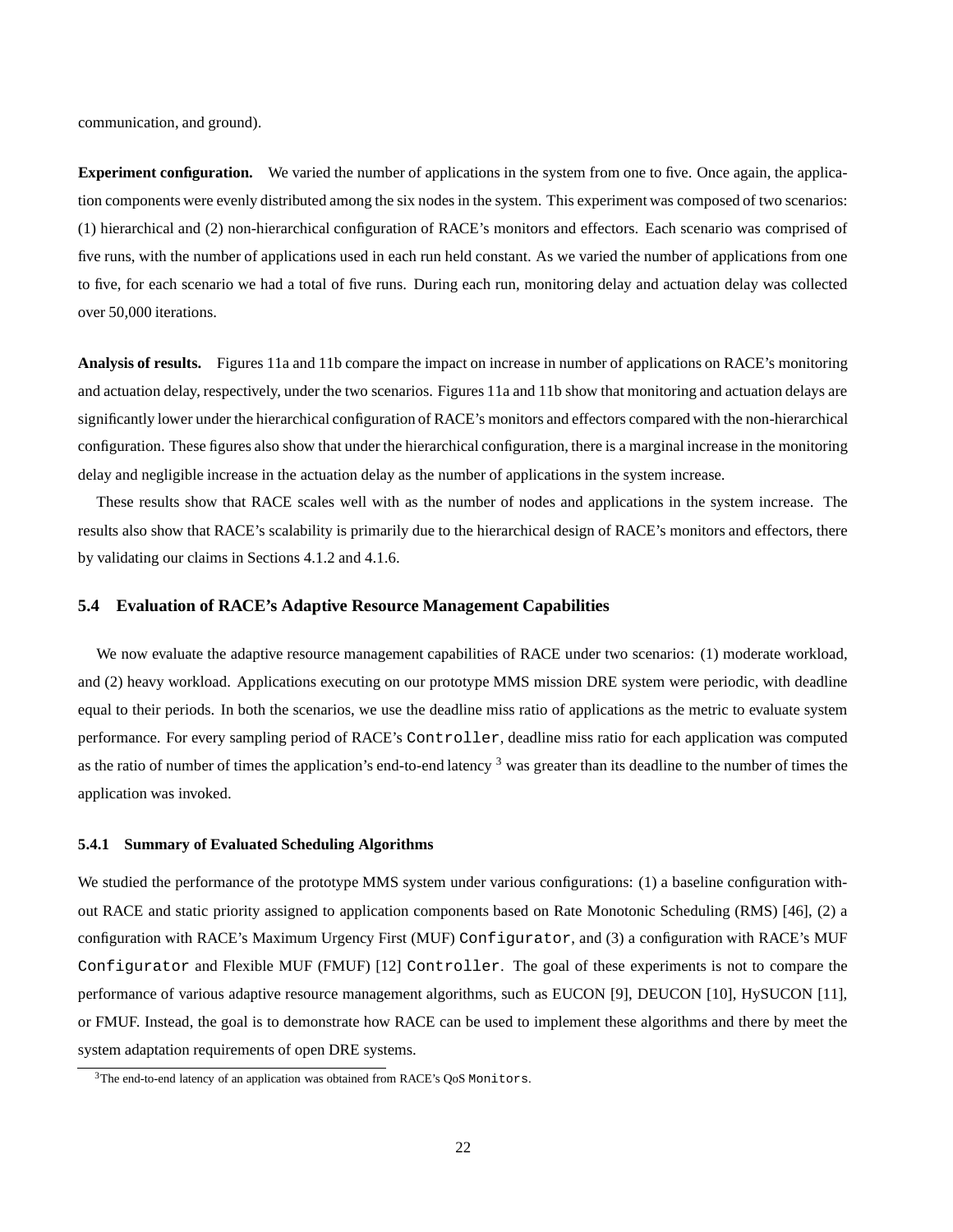





(b) Actuation Delay vs Number of Applications

Figure 11: Impact of Increase in Number of Application on Monitoring and Actuation Delays

A disadvantage of RMS scheduling is that it cannot provide performance isolation for higher importance applications [49]. During system overload caused by dynamic increase in the workload, applications of higher importance with a low rate may miss deadlines. Likewise, applications with medium/lower importance but high rates may experience no missed deadlines.

In contrast, MUF provides performance isolation to applications of higher importance by dividing operating system and/ or middleware priorities into two classes [49]. All components belonging to applications of higher importance are assigned to the high-priority class, while all components belonging to applications of medium/lower importance are assigned to the low-priority class. Components within a same priority class are assigned operating system and/or middleware priorities based on the RMS policy. Relative to RMS, however, MUF may cause priority inversion when an higher importance application has a lower rate than medium/lower importance applications. As a result, MUF may unnecessarily cause an application of medium/lower importance to miss its deadline, even when all tasks are schedulable under RMS.

To addresslimitations with MUF, RACE's FMUF Controller provides performance isolation for applications of higher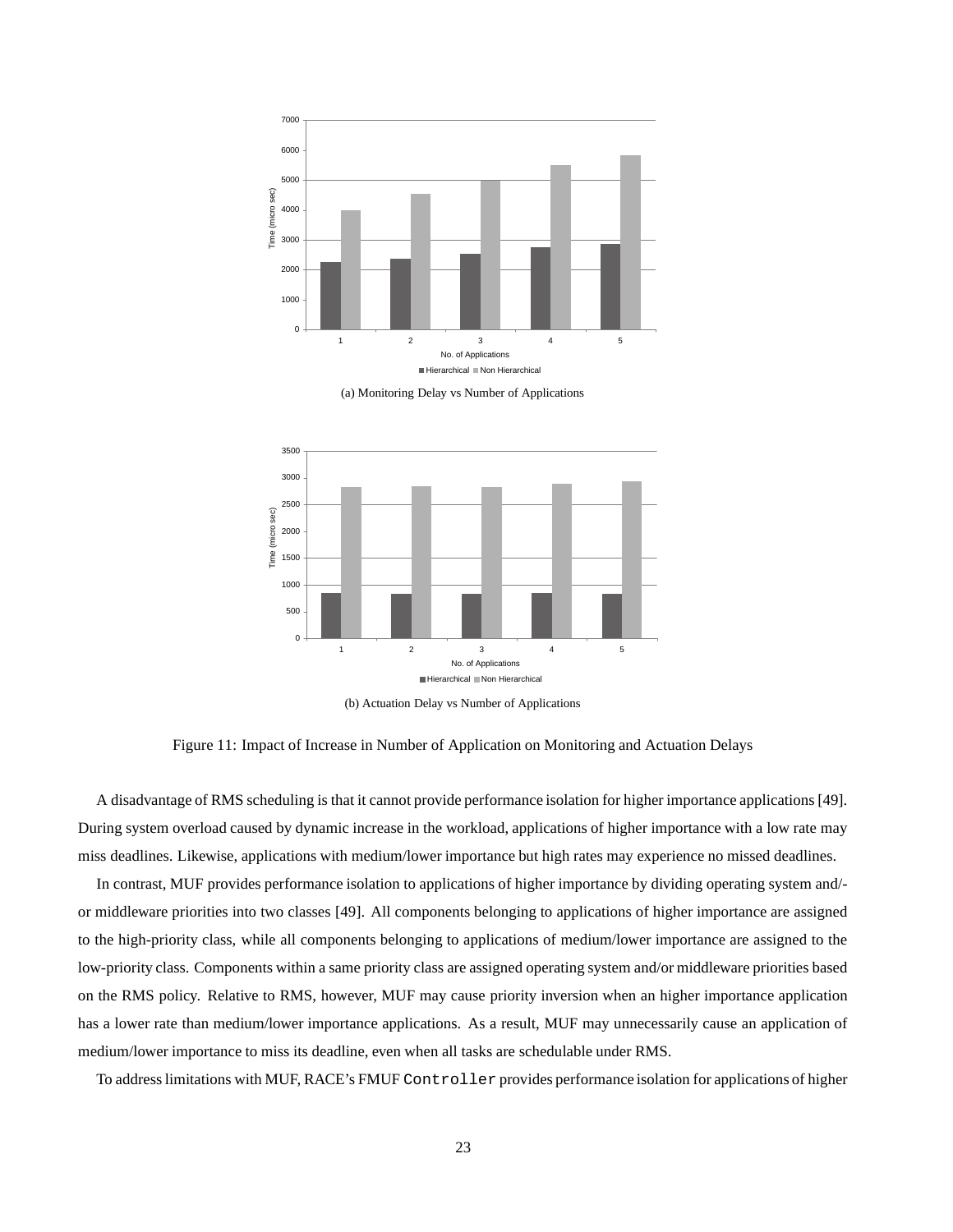importance while reducing the deadline misses of applications of medium/lower importance. While both RMS and MUF assign priorities statically at deployment time, the FMUF Controller adjusts the priorities of applications of medium/lower importance dynamically based on performance feedback. The FMUF Controller can reassign applications of medium/lower importance to the high-priority class when (1) all the applications currently in the high-priority class meet their deadlines while (2) some applications in the low-priority class miss their deadlines. Since the FMUF Controller moves applications of medium/lower importance back to the low-priority class when the high-priority class experiences deadline misses it can effectively deal with workload variations caused by application arrivals and changes in application execution times and invocation rates.

#### **5.4.2 Experiment 1: Moderate Workload**

**Experiment configuration.** The goal of this experiment configuration was to evaluate RACE's system adaptation capabilities under a moderate workload. This scenario therefore employed two of the five emulated spacecrafts, one emulated ground station, and three periodic applications. One application was initialized to execute in fast survey mode and the remaining two were initialized to execute in slow survey mode. As described in Section 3.1, applications executing in fast survey mode have higher relative importance and resource consumption than applications executing in slow survey mode. Each application is subjected to an end-to-end deadline equal to its period. Table 3 summarizes application periods and the mapping of components/applications onto nodes.

| Application    | <b>Component Allocation</b> | Period        | Mode    |        |                    |
|----------------|-----------------------------|---------------|---------|--------|--------------------|
|                | Spacecraft                  |               | Ground  | (msec) |                    |
|                |                             | 2             | Station |        |                    |
| 1              | Communication               | Analysis      | Ground  | 1000   | <b>Fast Survey</b> |
|                | Plasma-sensor               | Compression   |         |        |                    |
| $\overline{c}$ | Communication<br>Analysis   |               | Ground  | 900    | <b>Slow Survey</b> |
|                | Camera-sensor               | Compression   |         |        |                    |
|                | Filter                      |               |         |        |                    |
| 3              | Plasma-sensor               | Communication | Ground  | 500    | Slow Survey        |
|                | Camera-sensor               | Compression   |         |        |                    |
|                |                             | Filter        |         |        |                    |

Table 3: Application Configuration under Moderate Workload

The experiment was conducted over 1,400 seconds, and we emulated variation in operating condition, input workload and a mode change by performing the following steps. At time  $T = 0$ sec, we deployed applications one and two. At time  $T = 300$ sec, the input workload for all the application were reduced by ten percent, and at time  $T = 700$ sec we deployed application three. At  $T = 1000$  sec, application three switched mode from slow survey to fast survey. To emulate this mode change, we increased the rate (*i.e.* reduced the period) of application three by twenty percent. Since each application was subjected to an end-to-end deadline equal to its period, to evaluate the performance of RACE, we monitored the *deadline miss ratio* of all applications that were deployed.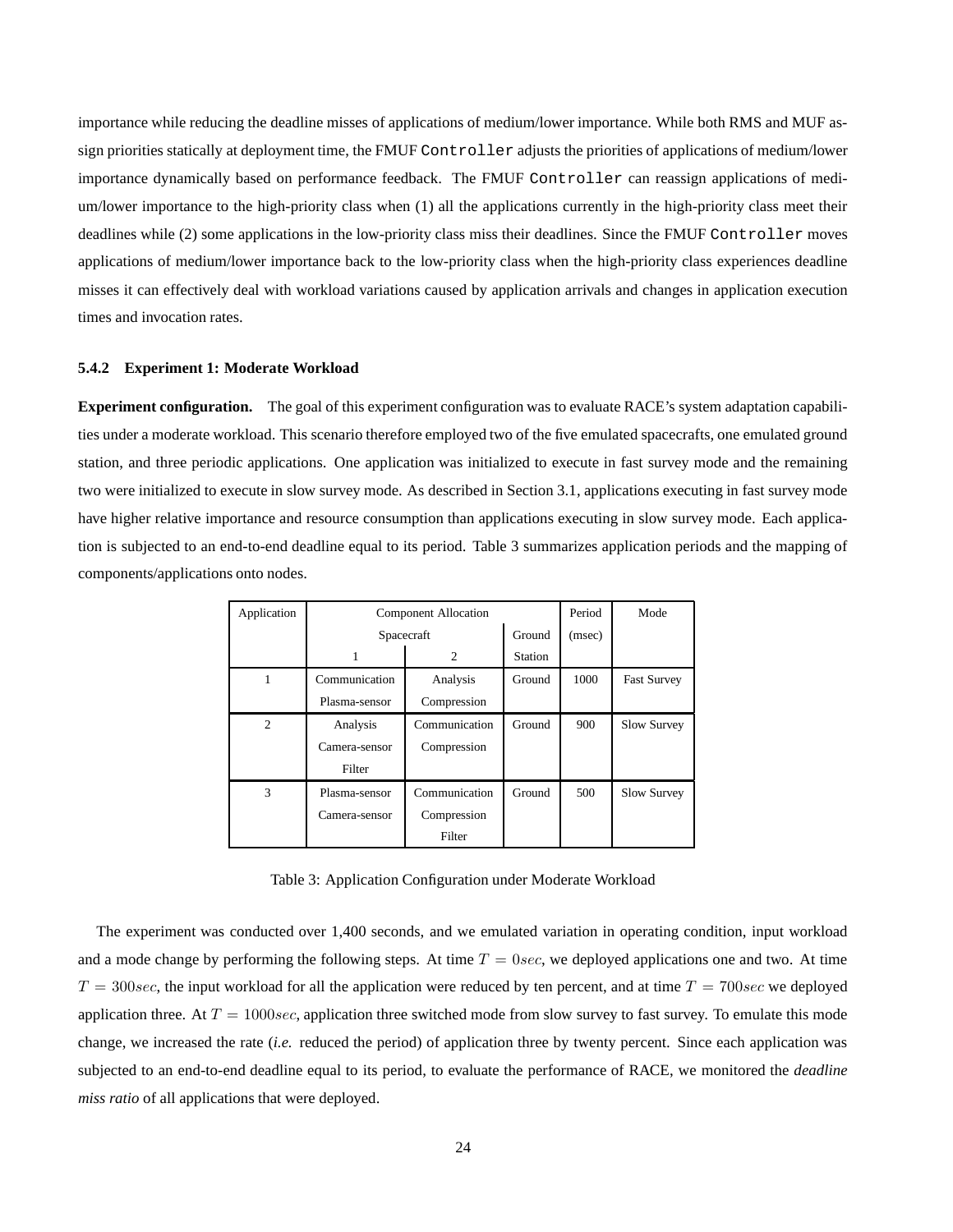RACE's FMUF Controller was used for this experiment since the MMS mission applications described above do not support rate adaptation. RACE is a framework, however, so other adaptation strategies/algorithms, such as HySUCON [11], can be implemented and employed in a similar way. Below, we evaluate the use of FMUF for end-to-end adaptation. Since this paper focuses on RACE—and not the design or evaluation of individual control algorithms—we use FMUF as an example to demonstrate RACE's ability to support the integration of feedback control algorithms for end-to-end adaptation in DRE systems. RACE's FMUF controller was configured with the following parameters: sampling period = 10 seconds,  $N = 5$ , and *threshold = 5%*.

**Analysis of results.** Figures 12a, 12b, and 12c show the deadline miss ratio of applications when the system was operated under baseline configuration, with RACE's MUF Configurator, and with RACE's MUF Configurator along with FMUF Controller, respectively. These figures show that under all the three configurations, deadline miss ratio of applications (1) reduced at  $T = 300$ sec due to the decrease in the input work load, (2) increased at  $T = 700$ sec due to the introduction of new application, and (3) further increased at  $T = 1,000$  sec due to the mode change from slow survey mode to fast survey mode. These results demonstrates the impact of fluctuation in input workload and operating conditions on system performance.

Figure 12a shows that when the system was operated under the baseline configuration, deadline miss ratio of medium importance applications (applications executing in fast survey mode) were higher than that of low importance applications (applications executing in slow survey mode) due to reasons explained in Section 5.4.1. Figures 12b and 12c show that when RACE's MUF Configurator is used (both individually and along with FMUF Controller), deadline miss ratio of medium importance applications were nearly zero throughout the course of the experiment. Figures 12a and 12b demonstrate that RACE improves QoS of our DRE system significantly by configuring platform-specific parameters appropriately.

As described in [12], the FMUF Controller responds to variations in input workload and operating conditions (indicated by deadline misses) by dynamically adjusting the priorities of the low importance applications (*i.e.*, moving low importance applications into or out of the high-priority class). Figures 12a and 12c demonstrate the impact of the RACE's Controller on system performance.

#### **5.4.3 Experiment 2: Heavy Workload**

**Experiment configuration.** The goal of this experiment configuration was to evaluate RACE's system adaptation capabilities under a heavy workload. This scenario therefore employed all five emulated spacecrafts, one emulated ground station, and ten periodic applications. Four of these applications were initialized to execute in fast survey mode and the remaining six were initialized to execute in slow survey mode. Table 4 summarizes the application periods and the mapping of components/applications onto nodes.

The experiment was conducted over 1,400 seconds, and we emulated the variation in operating condition, input workload, and a mode change by performing the following steps. At time  $T = 0$ sec, we deployed applications one through six. At time  $T = 300$ sec, the input workload for all the application were reduced by ten percent, and at time  $T = 700$ sec we deployed applications seven through ten. At  $T = 1,000$  sec, applications two through five switched modes from slow survey to fast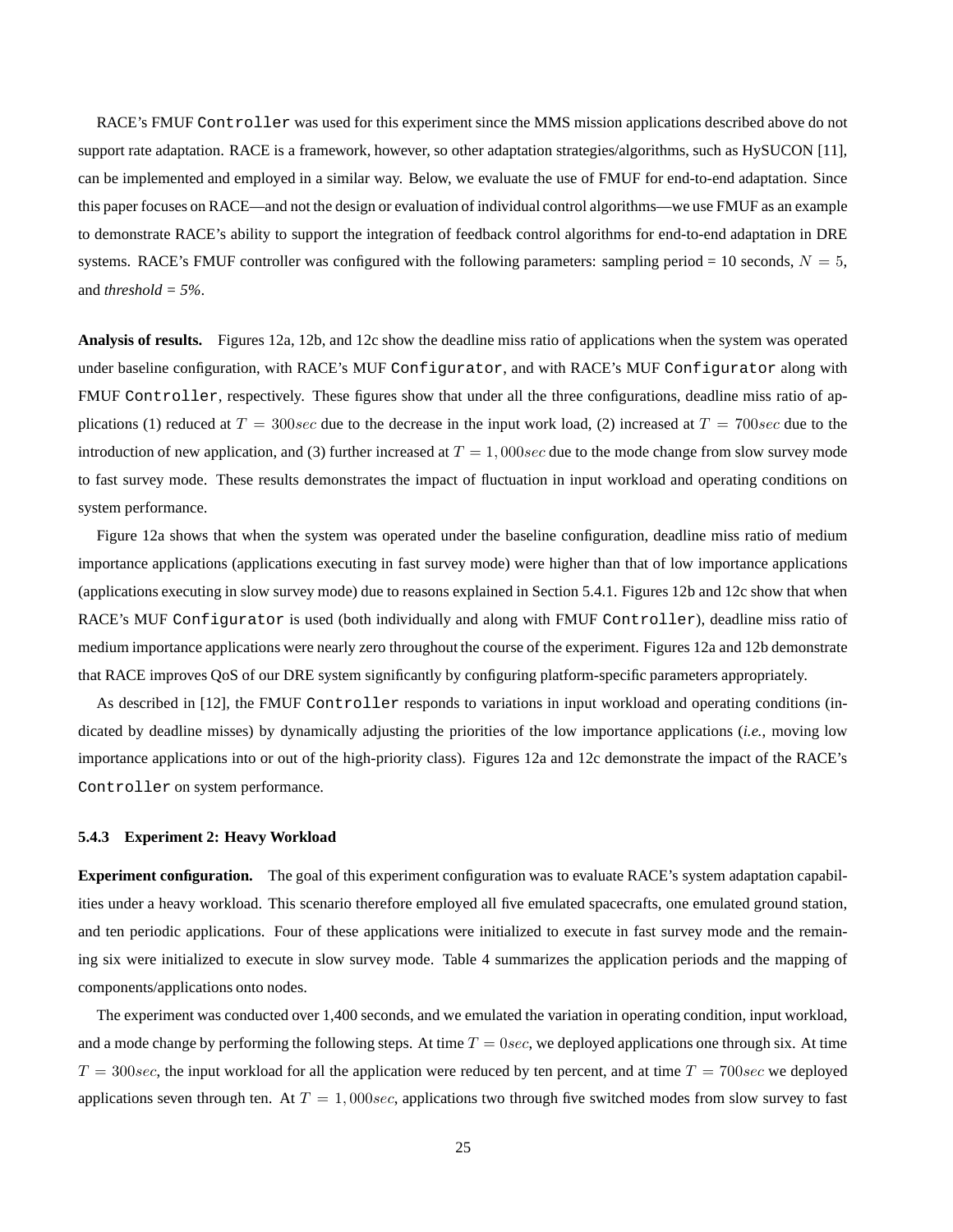| Application    | <b>Component Allocation</b> |                |               |                | Period        | Mode    |      |                    |
|----------------|-----------------------------|----------------|---------------|----------------|---------------|---------|------|--------------------|
|                | Ground<br>Spacecraft        |                |               |                | (msec)        |         |      |                    |
|                | 1                           | $\overline{c}$ | 3             | $\overline{4}$ | 5             | Station |      |                    |
| $\mathbf{1}$   | Communication               |                | Analysis      | Filter         | Compression   | Ground  | 1000 | <b>Fast Survey</b> |
|                |                             |                | Plasma-sensor |                |               |         |      |                    |
| $\overline{2}$ | Camera-sensor               | Filter         |               |                | Communication | Ground  | 900  | Slow Survey        |
|                | Compression                 | Analysis       |               |                |               |         |      |                    |
| 3              | Camera-sensor               | Plasma-sensor  | Communication | Analysis       | Filter        | Ground  | 500  | Slow Survey        |
|                |                             |                | Compression   |                |               |         |      |                    |
| $\overline{4}$ |                             | Communication  | Filter        | Plasma-sensor  | Compression   | Ground  | 800  | Slow Survey        |
|                |                             |                | Analysis      |                |               |         |      |                    |
| 5              | Communication               |                | Camera-sensor | Analysis       | Compression   | Ground  | 1200 | Slow Survey        |
|                | Filter                      |                |               |                |               |         |      |                    |
| 6              | Analysis                    | Filter         | Communication | Compression    | Plasma-sensor | Ground  | 700  | Slow Survey        |
| 7              | Plasma-sensor               | Plasma-sensor  | Communication | Analysis       | Filter        | Ground  | 600  | <b>Fast Survey</b> |
|                |                             |                | Compression   |                |               |         |      |                    |
| 8              |                             | Communication  |               | Plasma-sensor  | Compression   | Ground  | 700  | Slow Survey        |
|                |                             | Filter         | Analysis      |                |               |         |      |                    |
| 9              | Communication               |                | Camera-sensor | Analysis       | Compression   | Ground  | 400  | <b>Fast Survey</b> |
|                | Filter                      |                | Plasma-sensor |                |               |         |      |                    |
| 10             | Compression                 |                | Communication |                | Plasma-sensor | Ground  | 700  | <b>Fast Survey</b> |
|                | Filter                      |                | Analysis      |                |               |         |      |                    |

Table 4: Application Configuration under Heavy Workload

survey. To emulate this mode change, we increased the rate of applications two through five by twenty percent. RACE's FMUF controller was configured with the following parameters: sampling period = 10 seconds,  $N = 5$ , and *threshold* = 5%.

**Analysis of results.** Figure 13a shows that when the system was operated under the baseline configuration, the deadline miss ratio of the medium importance applications were again higher than that of the low importance applications. Figures 13b and 13c show that when RACE's MUF Configurator is used (both individually and along with FMUF Controller), deadline miss ratio of medium importance applications were nearly zero throughout the course of the experiment. Figures 13a and 13b demonstrate how RACE improves the QoS of our DRE system significantly by configuring platform-specific parameters appropriately. Figures 12a and 12c demonstrate that RACE improves system performance (deadline miss ratio) even under heavy workload.

These results show that RACE improves system performance by performing adaptive management of system resources there by validating our claim in Section 4.2.3.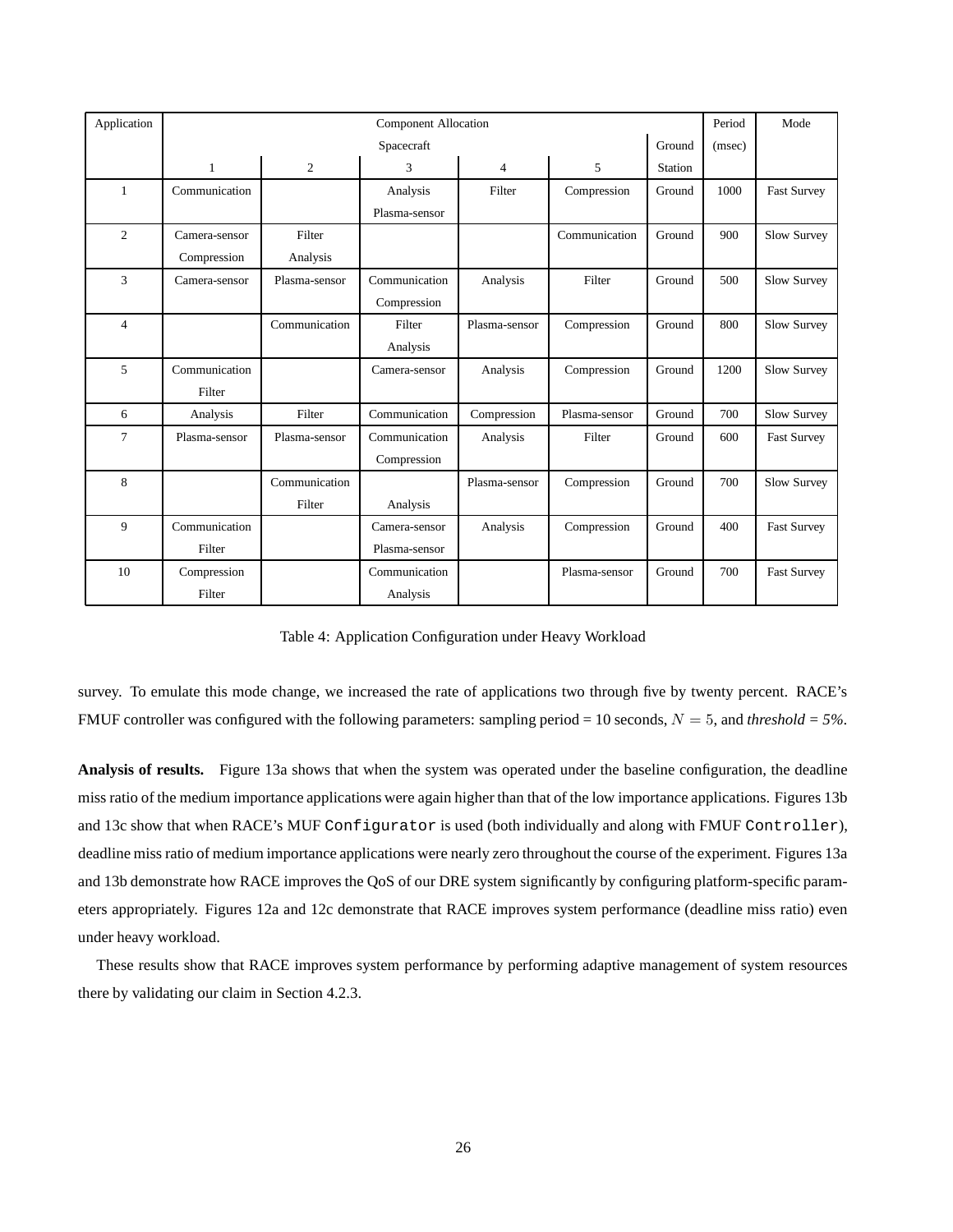#### **5.5 Summary of Experimental Analysis**

This section evaluated the performance and scalability of the RACE framework by studying the impact of increase in number of nodes and applications in the system on RACE's monitoring delay and actuation delay. We also studied the performance of our prototype MMS DRE system with and without RACE under varying operating condition and input workload. Our results show that RACE is a scalable adaptive resource management framework and performs effective endto-end adaptation and yields a predictable and high-performance DRE system.

From analyzing the results in Sections 5.3 we observe that RACE scales well as the number of nodes and applicationsin the system increases. This scalability stems from RACE's the hierarchical design of monitors and effectors, which validates our claims in Sections 4.1.2 and 4.1.6. From analyzing the results presented in Section 5.4, we observe that RACE significantly improves the performance of our prototype MMS DRE system even under varying input workload and operating conditions, thereby meeting the requirements of building component-based DRE systems identified in Section 3.2. These benefits result from configuring platform-specific QoS parameters appropriately and performing effective end-to-end adaptation, which were performed by RACE's Configurators and Controllers, respectively.

## **6 Concluding Remarks**

Open DRE systems require end-to-end QoS enforcement from their underlying operating platforms to operate correctly. These systems often run in environments where resource availability is subject to dynamic changes. To meet end-to-end QoS in these dynamic environments, open DRE systems can benefit from adaptive resource management frameworks that monitors system resources, performs efficient application workload management, and enables efficient resource provisioning for executing applications. Resource management algorithms based on control-theoretic techniques are emerging as a promising solution to handle the challenges of applications with stringent end-to-end QoS executing in open DRE systems. These algorithms enable adaptive resource management capabilities in open DRE systems and adapt gracefully to fluctuation in resource availability and application resource requirement at runtime.

This paper described the *Resource Allocation and Control Engine* (RACE), which is our adaptive resource management framework that provides end-to-end adaptation and resource management for open DRE systems built atop QoS-enabled component middleware. Open DRE systems built using RACE benefit from the advantages of component-based middleware, as well as QoS assurances provided by adaptive resource management algorithms. We demonstrated how RACE helped resolve key resource and QoS management challenges associated with a prototype of the NASA MMS mission system. We also analyzed results from performance in the context of our MMS mission system prototype.

Since the elements of the RACE framework are CCM components, RACE itself can be configured using model-driven tools, such as PICML [38]. Moreover, new InputAdapters, Allocators, Configurators, and Controllers can be plugged into RACE using PICML without modifying its architecture. RACE can also be used to deploy, allocate resources to, and manage performance of, applications that are composed at design-time and runtime.

The lessons learned in building RACE and applying to our MMS mission system prototype thus far include: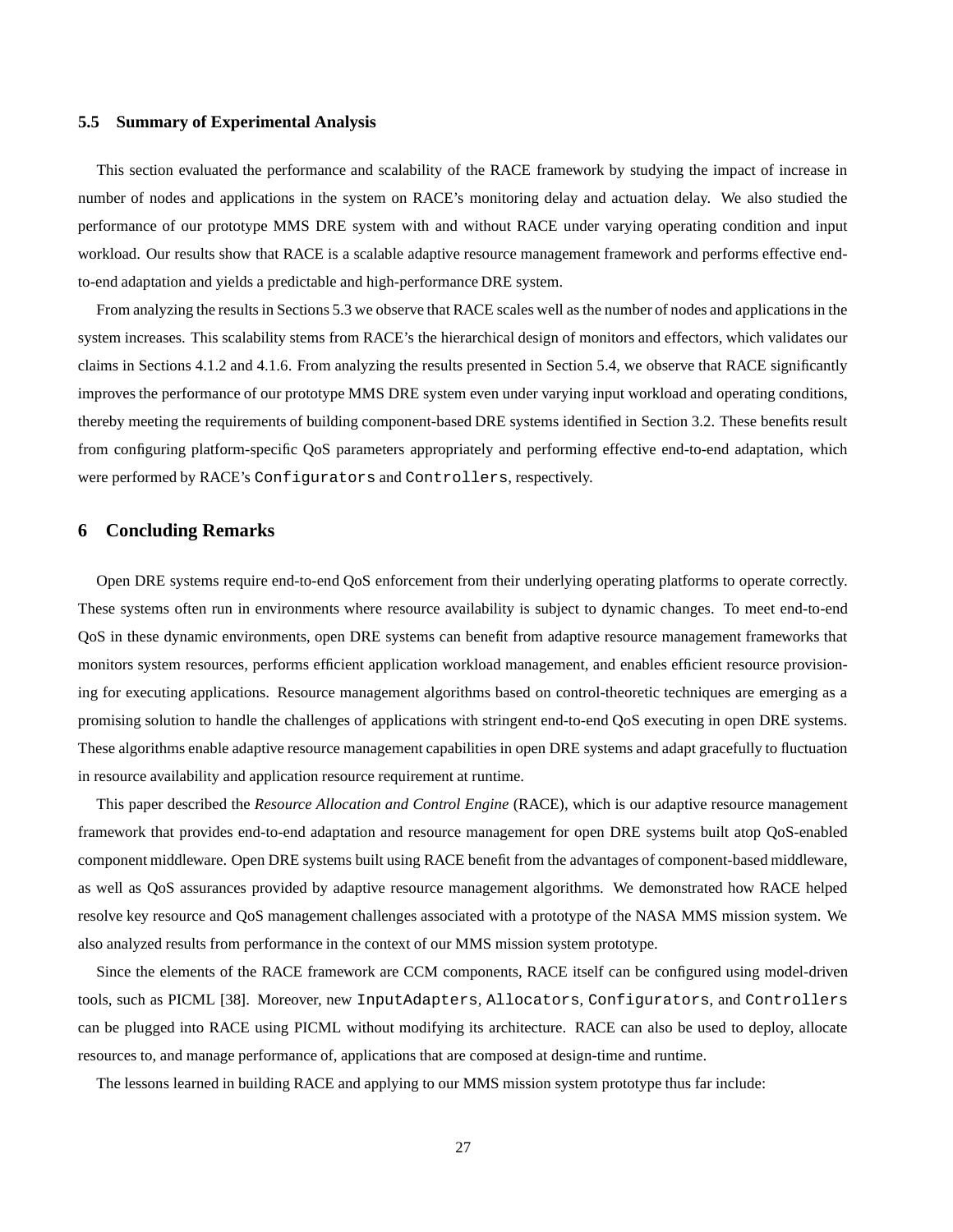- **Challenges involved in developing open DRE systems.** Achieving end-to-end QoS in open DRE systems requires adaptive resource management of system resources, as well as integration of a range of real-time capabilities. QoSenabled middleware, such as CIAO/DAnCE, along with the support of DSMLs and tools, such as PICML, provide an integrated platform for building such systems and are emerging as an operating platform for these systems. Although CIAO/DAnCE and PICML alleviate many challenges in building DRE systems, they do not addresses the adaptive resource management challenges and requirements of open DRE systems. Adaptive resource management solutions are therefore needed to ensure QoS requirements of applications executing atop these systems are met.
- **Decoupling middleware and resource management algorithms.** Implementing adaptive resource management algorithms within the middleware tightly couples the resource management algorithms within particular middleware platforms. This coupling makes it hard to enhance the algorithms without redeveloping significant portions of the middleware. Adaptive resource management frameworks, such as RACE, alleviate the tight coupling between resource management algorithms and middleware platforms and improve flexibility.
- **Design of a framework determines its performance and applicability.** The design of key modules and entities of the resource management framework determines the scalability, and therefore the applicability, of the framework. To apply a framework like RACE to a wide range of open DRE system, it must scale as the number of nodes and application in the system grows. Our empirical studies on the scalability of RACE showed that structuring and designing key modules of RACE (*e.g.*, monitors and effectors) in a hierarchical fashion not only significantly improves the performance of RACE, but also improves its scalability.
- **Need for configuring/customizing the adaptive resource management framework with domain specific monitors.** Utilization of system resources, such as CPU, memory, and network bandwidth, and system performance, such as latency and throughput, can be measured in a generic fashion across various system domains. In open DRE systems, however, the need to measure utilization of domain-specific resources, such as battery utilization, and applicationspecific QoS metrics, such as the fidelity of the collected plasma data, might occur. Domain-specific customization and configuration of an adaptive resource management framework, such as RACE, should therefore be possible. RACE supports domain-specific customization of its Monitors. In future work, we will empirically evaluate the ease of integration of these domain-specific resource entities.
- **Need for selecting an appropriate control algorithm to manage system performance.** The control algorithm that a Controller implements relies on certain system parameters that can be fine-tuned/modified at runtime to achieve effective system adaptation. For example, FMUF relies on fine-tuning operating system priorities of processes hosting application components to achieve desired system adaptation; EUCON relies on fine-tuning execution rates of end-toend applications to achieve the same. The applicability of a control algorithm to a specific domain/scenario is therefore determined by the availability of these runtime configurable system parameters. Moreover, the responsiveness of a control algorithm and the Controller in restoring the system performance metrics to their desired values determines the applicability of a Controller to a specific domain/scenario. During system design time a Controller should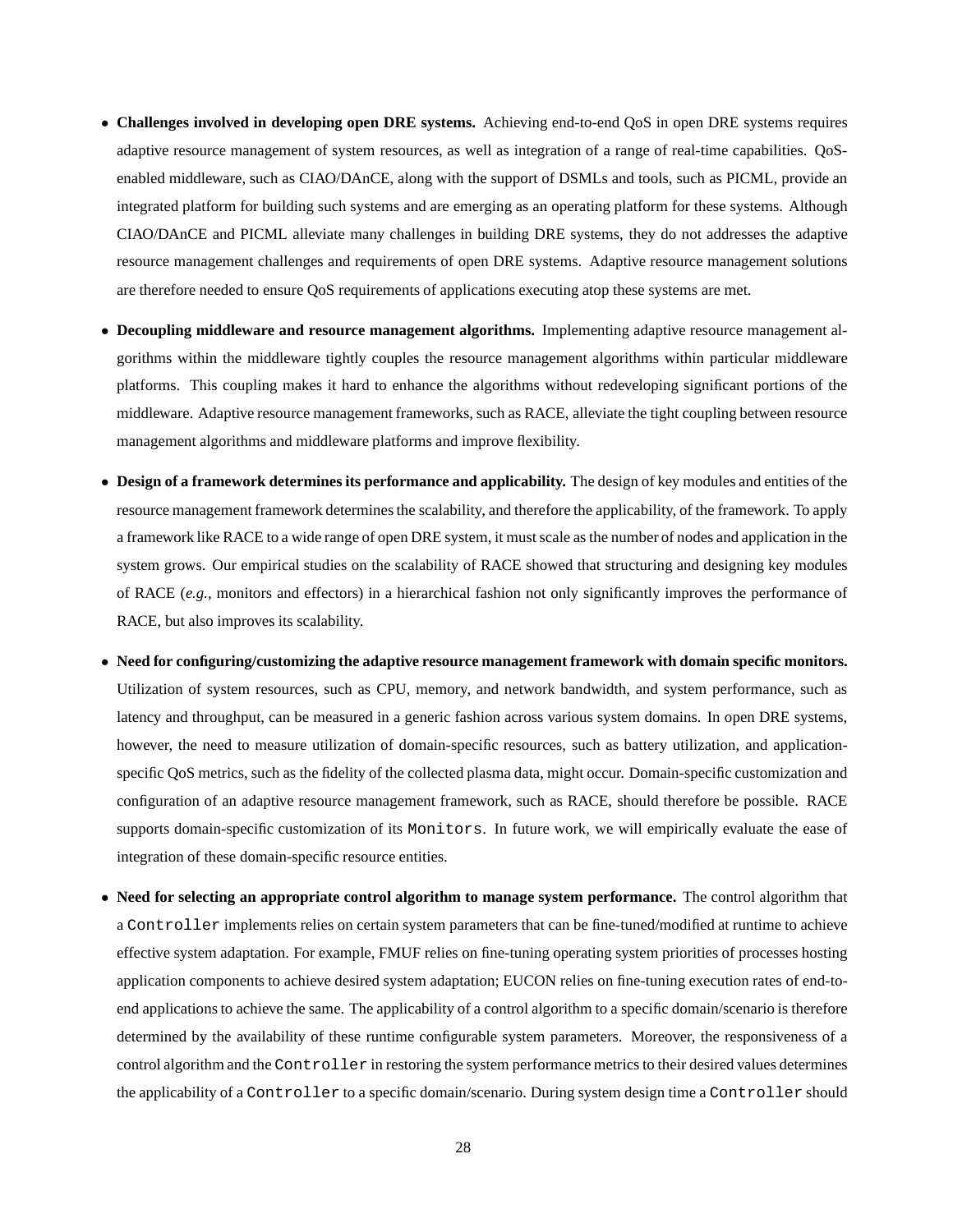be selected that is appropriate for the system domain/scenario.

• **Need for distributed/decentralized adaptive resource management.** It is easier to design, analyze, and implement *centralized* adaptive resource management algorithms that manage an entire system than it is to design, analyze, and implement *decentralized* adaptive resource management algorithms. As a the size of a system grows, however, centralized algorithms can become bottlenecks since the computation time of these algorithms can scale exponentially as the number of end-to-end applications increases. One way to alleviate these bottlenecks is to partition system resources into *resource groups* and employ hierarchical adaptive resource management, as shown in Figure 14. In our future work we plan to enhance RACE so that a *local* instance of the framework can manage resource allocation, QoS configuration, and runtime adaption within a resource group, whereas a *global* instance can be used to manage the resources and performance of the entire system.

RACE, CIAO, DAnCE, and PICML are available in open-source form for download at deuce.doc.wustl.edu/ Download.html.

# **References**

- [1] S. A. Brandt, S. Banachowski, C. Lin, and T. Bisson, "Dynamic Integrated Scheduling of Hard Real-Time, Soft Real-Time and Non-Real-Time Processes," in *Proceedings of the 24th IEEE International Real-Time Systems Symposium (RTSS '03)*. Washington, DC, USA: IEEE Computer Society, 2003, p. 396.
- [2] P. Marti, C. Lin, S. A. Brandt, M. Velasco, and J. M. Fuertes, "Optimal State Feedback Based Resource Allocation for Resource-Constrained Control Tasks," in *Proceedings of the 25th IEEE International Real-Time Systems Symposium (RTSS'04)*. Washington, DC, USA: IEEE Computer Society, 2004, pp. 161–172.
- [3] *Real-time CORBA Specification*, OMG Document formal/05-01-04 ed., Object Management Group, Aug. 2002.
- [4] G. Bollella, J. Gosling, B. Brosgol, P. Dibble, S. Furr, D. Hardin, and M. Turnbull, *The Real-time Specification for Java*. Addison-Wesley, 2000.
- [5] D. C. Sharp and W. C. Roll, "Model-Based Integration of Reusable Component-Based Avionics System," in *IEEE Real-time and Embedded Technology and Applications Symposium*. Washington, DC: IEEE Computer Society, May 2003.
- [6] D. C. Schmidt, R. Schantz, M. Masters, J. Cross, D. Sharp, and L. DiPalma, "Towards Adaptive and Reflective Middleware for Network-Centric Combat Systems," *CrossTalk - The Journal of Defense Software Engineering*, Nov. 2001.
- [7] D. Suri, A. Howell, N. Shankaran, J. Kinnebrew, W. Otte, D. C. Schmidt, and G. Biswas, "Onboard Processing using the Adaptive Network Architecture," in *Proceedings of the Sixth Annual NASA Earth Science Technology Conference*, College Park, MD, June 2006.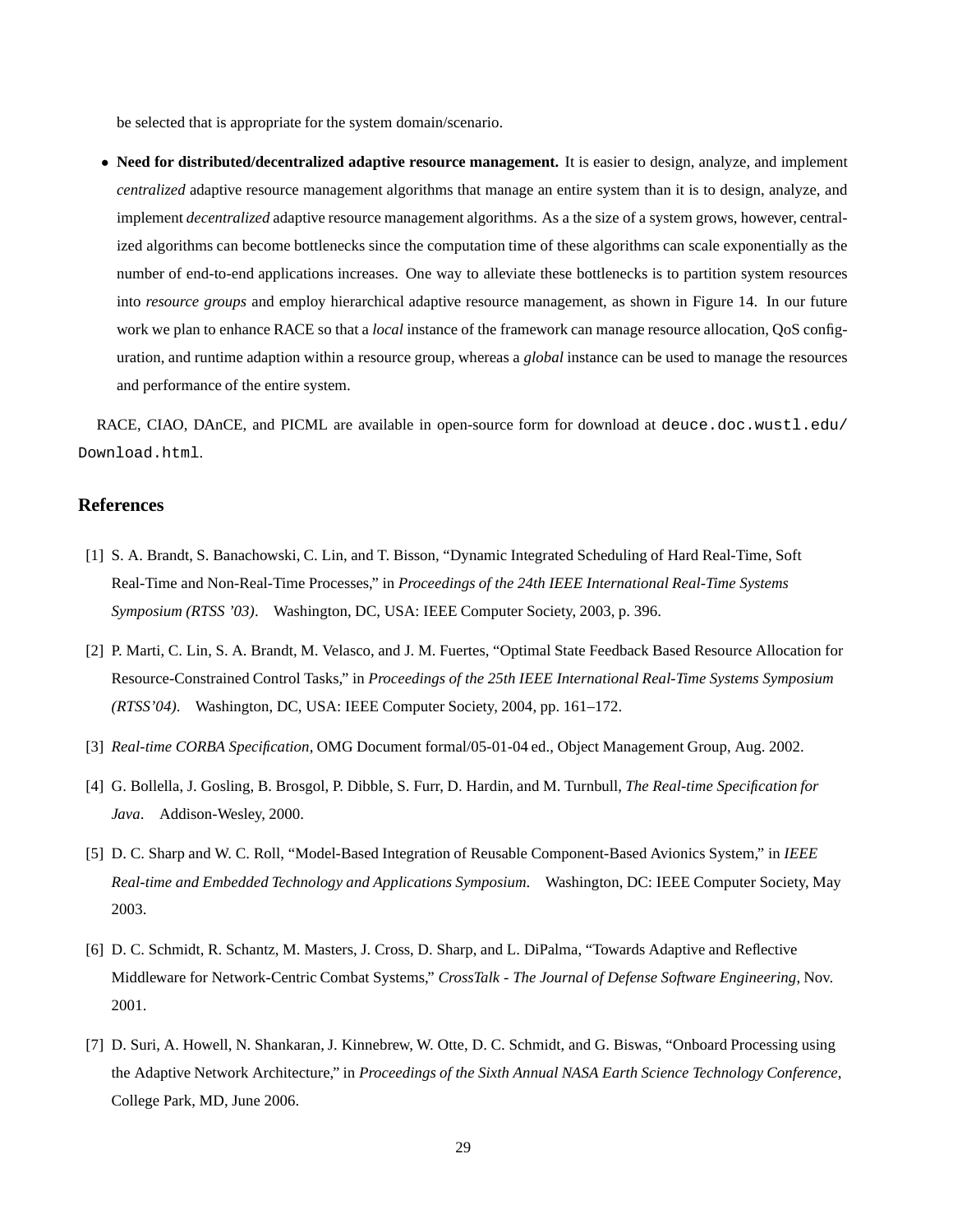- [8] P. Sharma, J. Loyall, G. Heineman, R. Schantz, R. Shapiro, and G. Duzan, "Component-Based Dynamic QoS Adaptations in Distributed Real-time and Embedded Systems," in *Proceedings of the International Symposium on Distributed Objects and Applications (DOA)*, Agia Napa, Cyprus, Oct. 2004.
- [9] C. Lu, X. Wang, and X. Koutsoukos, "Feedback Utilization Control in Distributed Real-time Systems with End-to-End Tasks," *IEEE Trans. Parallel Distrib. Syst.*, vol. 16, no. 6, pp. 550–561, 2005.
- [10] X. Wang, D. Jia, C. Lu, and X. Koutsoukos, "Decentralized utilization control in distributed real-time systems," in *RTSS '05: Proceedings of the 26th IEEE International Real-Time Systems Symposium*. Washington, DC, USA: IEEE Computer Society, 2005, pp. 133–142.
- [11] X. Koutsoukos, R. Tekumalla, B. Natarajan, and C. Lu, "Hybrid Supervisory Control of Real-time Systems," in *IEEE Real-time and Embedded Technology and Applications Symposium*. San Francisco, California: IEEE Computer Society, Mar. 2005.
- [12] Y. Chen and C. Lu, "Flexible Maximum Urgency First Scheduling for Distributed Real-Time Systems," Washington University in St. Louis, Tech. Rep. WUCSE-2006-55, October 2006.
- [13] N. Shankaran, X. Koutsoukos, C. Lu, D. C. Schmidt, and Y. Xue, "Hierarchical Control of Multiple Resources in Distributed Real-time and Embedded Systems," in *Proceedings of the Euromicro Conference on Real-Time Systems (ECRTS 06)*, Dresden, Germany, July 2006.
- [14] X. Wang, C. Lu, and X. Koutsoukos, "Enhancing the Robustness of Distributed Real-Time Middleware via End-to-End Utilization Control," in *RTSS '05: Proceedings of the 26th IEEE International Real-Time Systems Symposium*. Washington, DC, USA: IEEE Computer Society, 2005, pp. 189–199.
- [15] D. C. Schmidt and S. D. Huston, *C++ Network Programming, Volume 2: Systematic Reuse with ACE and Frameworks*. Reading, Massachusetts: Addison-Wesley, 2002.
- [16] *Common Object Request Broker Architecture Version 1.3*, OMG Document formal/2004-03-12 ed., Object Management Group, Mar. 2004.
- [17] SUN, "Java Remote Method Invocation (RMI) Specification," java.sun.com/products/jdk/1.2/docs/guide/rmi/spec/rmiTOC.doc.html, 2002.
- [18] B. Ravindran, L. Welch, and B. Shirazi, "Resource Management Middleware for Dynamic, Dependable Real-Time Systems," *Real-Time Syst.*, vol. 20, no. 2, pp. 183–196, 2001.
- [19] L. R. Welch, B. A. Shirazi, B. Ravindran, and C. Bruggeman, "DeSiDeRaTa: QoS Management Technology for Dynamic, Scalable, Dependable Real-time Systems," in *IFACs 15th Workshop on Distributed Computer Control Systems (DCCS98)*. IFAC, Sept. 1998.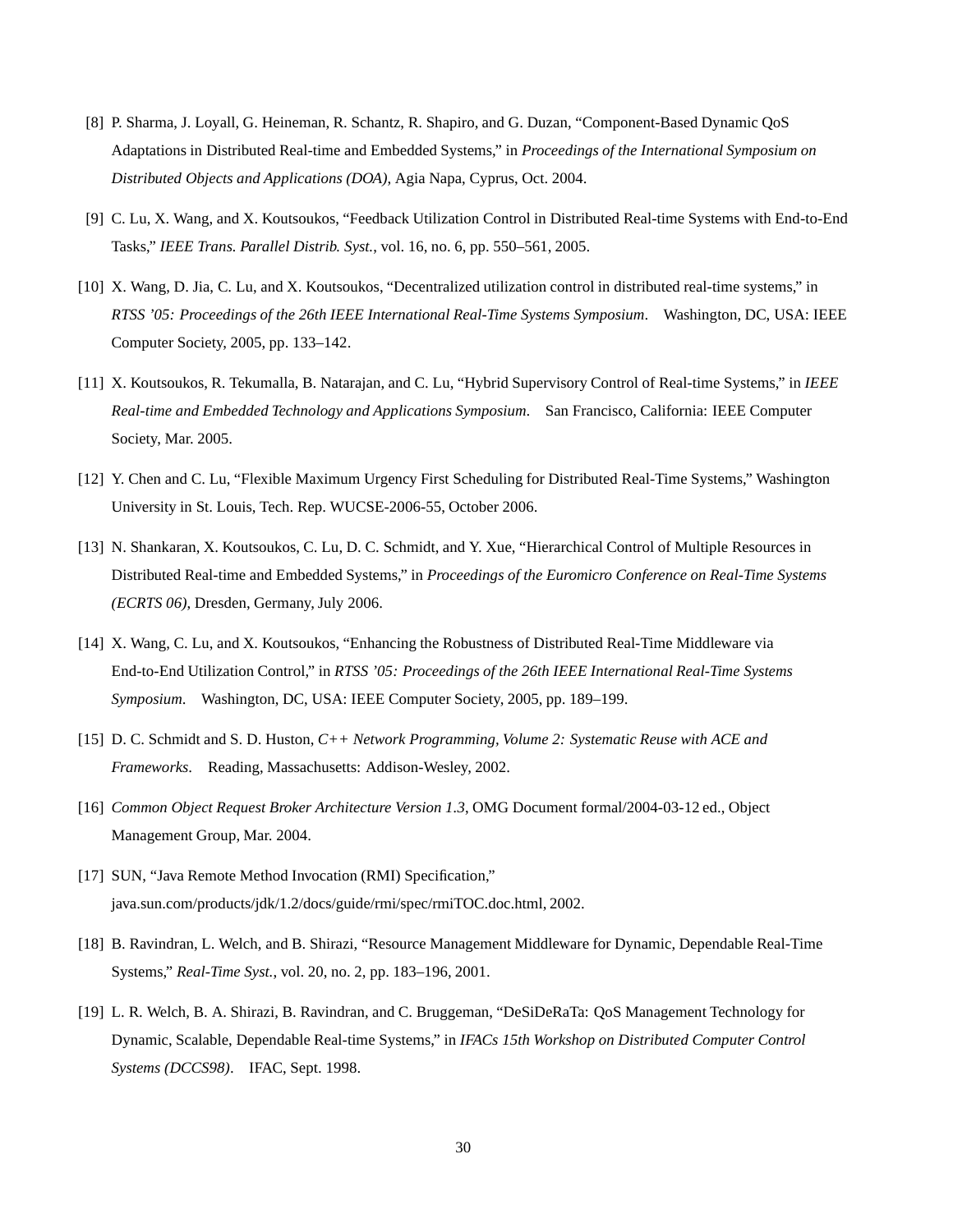- [20] D. Fleeman, M. Gillen, A. Lenharth, M. Delaney, L. R. Welch, D. W. Juedes, and C. Liu, "Quality-Based Adaptive Resource Management Architecture (QARMA): A CORBA Resource Management Service," in *18th International Parallel and Distributed Processing Symposium (IPDPS 2004)*. IEEE Computer Society, 2004.
- [21] C. D. Gill, "Flexible Scheduling in Middleware for Distributed Rate-Based Real-time Applications," Ph.D. dissertation, Department of Computer Science, Washington University, St. Louis, 2002.
- [22] K. Bryan, L. C. DiPippo, V. Fay-Wolfe, M. Murphy, J. Zhang, D. Niehaus, D. T. Fleeman, D. W. Juedes, C. Liu, L. R. Welch, and C. D. Gill, "Integrated CORBA Scheduling and Resource Management for Distributed Real-Time Embedded Systems," in *RTAS '05: Proceedings of the 11th IEEE Real Time on Embedded Technology and Applications Symposium*. Washington, DC, USA: IEEE Computer Society, 2005, pp. 375–384.
- [23] V. F. Wolfe, L. C. DiPippo, R. Bethmagalkar, G. Cooper, R. Johnston, P. Kortmann, B. Watson, and S. Wohlever, "RapidSched: Static Scheduling and Analysis for Real-Time CORBA," in *WORDS '99: Proceedings of the Fourth International Workshop on Object-Oriented Real-Time Dependable Systems*. Washington, DC, USA: IEEE Computer Society, 1999, p. 34.
- [24] J. W. Liu, J. Redondo, Z. Deng, T. Tia, R. Bettati, A. Silberman, M. Storch, R. Ha, and W. Shih, "PERTS: A Prototyping Environment for Real-Time Systems," Champaign, IL, USA, Tech. Rep., 1993.
- [25] *CORBA Components*, OMG Document formal/2002-06-65 ed., Object Management Group, June 2002.
- [26] Sun Microsystems, "Enterprise JavaBeans Specification," java.sun.com/products/ejb/docs.html, Aug. 2001.
- [27] Anne Thomas, Patricia Seybold Group, "Enterprise JavaBeans Technology," java.sun.com/products/ejb/white paper.html, Dec. 1998, Prepared for Sun Microsystems, Inc.
- [28] J. A. Zinky, D. E. Bakken, and R. Schantz, "Architectural Support for Quality of Service for CORBA Objects," *Theory and Practice of Object Systems*, vol. 3, no. 1, pp. 1–20, 1997.
- [29] R. Schantz, J. Loyall, M. Atighetchi, and P. Pal, "Packaging Quality of Service Control Behaviors for Reuse," in *Proceedings of the* 5 th *IEEE International Symposium on Object-Oriented Real-time Distributed Computing (ISORC)*, Crystal City, VA, April/May 2002, pp. 375–385.
- [30] P. Manghwani, J. Loyall, P. Sharma, M. Gillen, and J. Ye, "End-to-End Quality of Service Management for Distributed Real-Time Embedded Applications," in *18th International Parallel and Distributed Processing Symposium (IPDPS 2005)*, vol. 03, Los Alamitos, CA, USA, 2005.
- [31] J. Kinnebrew, N. Shankaran, G. Biswas, and D. Schmidt, "A Decision-Theoretic Planner with Dynamic Component Reconguration for Distributed Real-Time Applications," in *Poster paper at the Twenty-First National Conference on Artificial Intelligence*, Boston, MA, July 2006.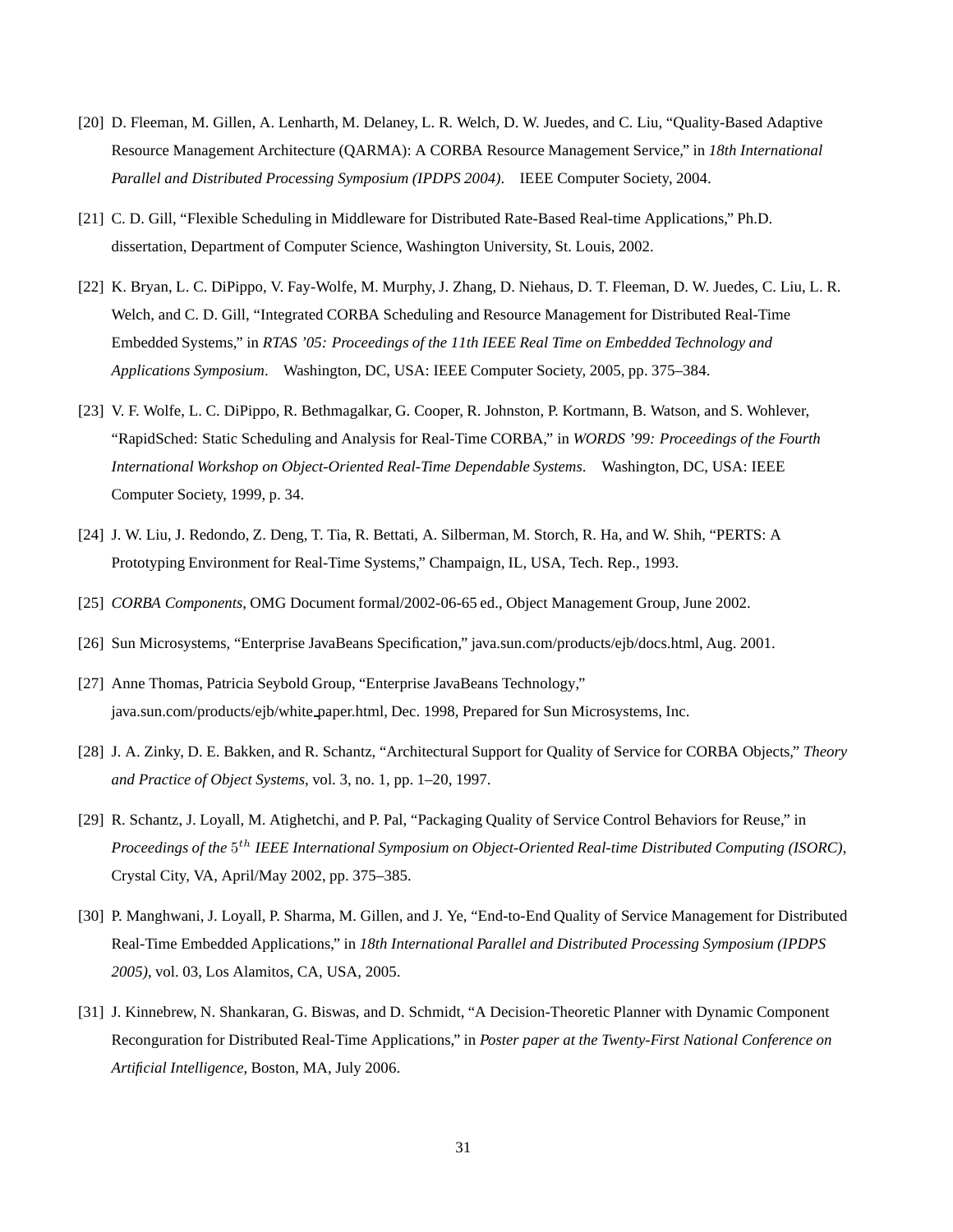- [32] J. Hatcliff, W. Deng, M. Dwyer, G. Jung, and V. Prasad, "Cadena: An Integrated Development, Analysis, and Verification Environment for Component-based Systems," in *Proceedings of the 25th International Conference on Software Engineering*, Portland, OR, May 2003.
- [33] J. A. Stankovic, R. Zhu, R. Poornalingam, C. Lu, Z. Yu, M. Humphrey, and B. Ellis, "VEST: An Aspect-Based Composition Tool for Real-Time Systems," in *RTAS '03: Proceedings of the The 9th IEEE Real-Time and Embedded Technology and Applications Symposium*. Washington, DC, USA: IEEE Computer Society, 2003, p. 58.
- [34] A. Ledeczi, A. Bakay, M. Maroti, P. Volgysei, G. Nordstrom, J. Sprinkle, and G. Karsai, "Composing Domain-Specific Design Environments," *IEEE Computer*, pp. 44–51, November 2001.
- [35] S. Kodase, S. Wang, Z. Gu, and K. G. Shin, "Improving Scalability of Task Allocation and Scheduling in Large Distributed Real-time Systems using Shared Buffers," in *Proceedings of the 9th Real-time/Embedded Technology and Applications Symposium (RTAS 2003)*. Washington, DC: IEEE, May 2003.
- [36] P. Lopez, J. L. Medina, and J. M. Drake, "Real-Time Modelling of Distributed Component-Based Applications," *Proceedings 32nd EUROMICRO Conference on Software Engineering and Advanced Applications (EUROMICRO 06)*, pp. 92–99, 2006.
- [37] M. G. Harbour, J. J. G. García, J. C. P. Gutiérrez, and J. M. D. Moyano, "MAST: Modeling and Analysis Suite for Real Time Applications," in *Proceedings of the 13th Euromicro Conference on Real-Time Systems (ECRTS '01)*. Washington, DC, USA: IEEE Computer Society, 2001, p. 125.
- [38] K. Balasubramanian, J. Balasubramanian, J. Parsons, A. Gokhale, and D. C. Schmidt, "A Platform-Independent Component Modeling Language for Distributed Real-Time and Embedded Systems," in *RTAS '05: Proceedings of the 11th IEEE Real Time on Embedded Technology and Applications Symposium*, Los Alamitos, CA, USA, 2005, pp. 190–199.
- [39] S. Bagchi, G. Biswas, and K. Kawamura, "Task Planning under Uncertainty using a Spreading Activation Network," *IEEE Transactions on Systems, Man, and Cybernetics*, vol. 30, no. 6, pp. 639–650, Nov. 2000.
- [40] S. Curtis, "The Magnetospheric Multiscale Mission...Resolving Fundamental Processes in Space Plasmas," *NASA STI/Recon Technical Report N*, pp. 48 257–+, Dec. 1999.
- [41] N. Wang, D. C. Schmidt, A. Gokhale, C. Rodrigues, B. Natarajan, J. P. Loyall, R. E. Schantz, and C. D. Gill, "QoS-enabled Middleware," in *Middleware for Communications*, Q. Mahmoud, Ed. New York: Wiley and Sons, 2004, pp. 131–162.
- [42] G. Deng, J. Balasubramanian, W. Otte, D. C. Schmidt, and A. Gokhale, "DAnCE: A QoS-enabled Component Deployment and Configuration Engine," in *Proceedingds of the 3rd Working Conference on Component Deployment (CD 2005)*, Grenoble, France, Nov. 2005, pp. 67–82.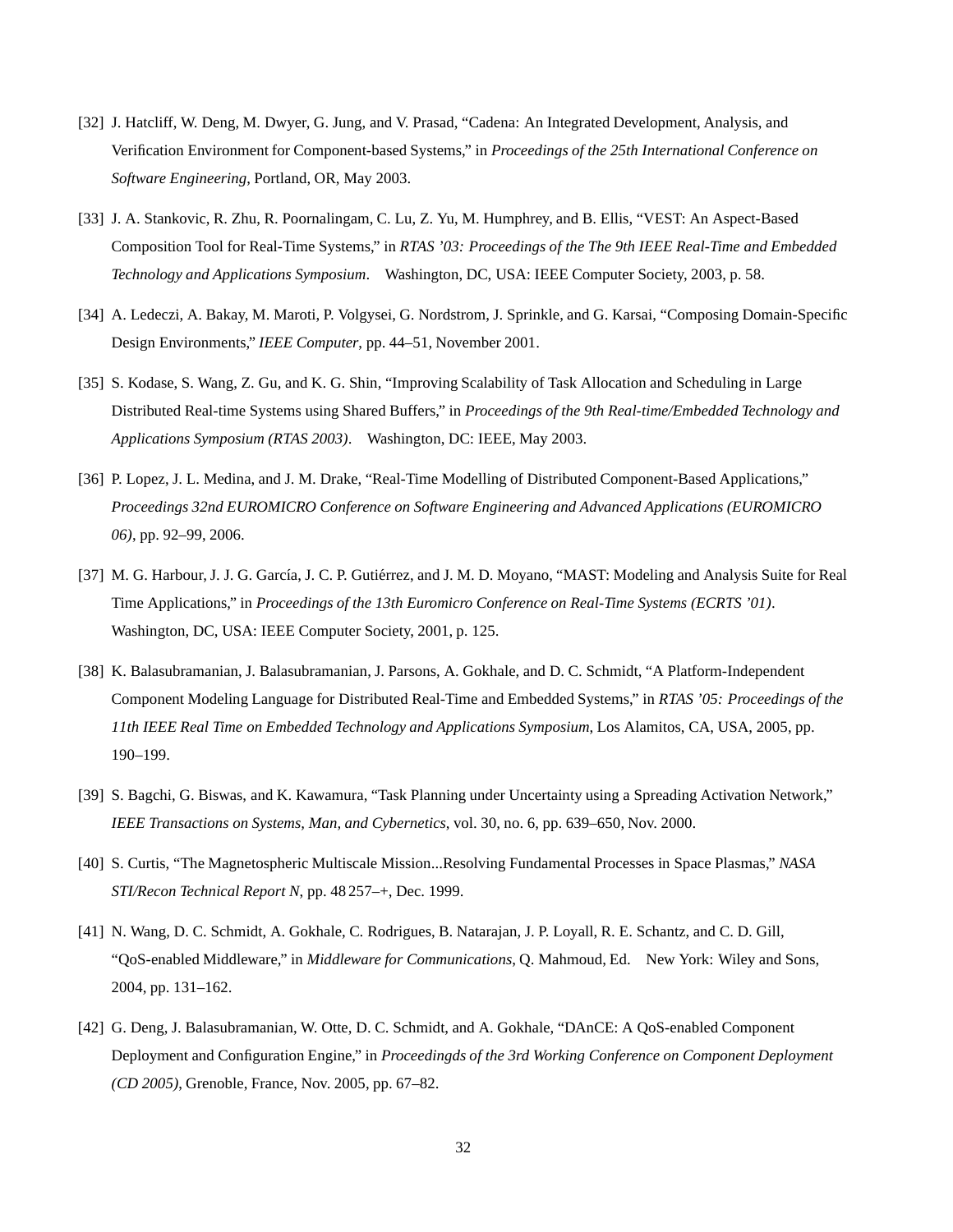- [43] D. de Niz and R. Rajkumar, "Partitioning Bin-Packing Algorithms for Distributed Real-time Systems," *International Journal of Embedded Systems*, 2005.
- [44] *Deployment and Configuration Adopted Submission*, OMG Document mars/03-05-08 ed., Object Management Group, July 2003.
- [45] B. Buck and J. K. Hollingsworth, "An API for Runtime Code Patching," *Int. J. High Perform. Comput. Appl.*, vol. 14, no. 4, pp. 317–329, 2000.
- [46] J. Lehoczky, L. Sha, and Y. Ding, "The Rate Monotonic Scheduling Algorithm: Exact Characterization and Average Case Behavior," in *RTSS' 89*, 1989, pp. 166–171.
- [47] I. Molnar, "Linux with Real-time Pre-emption Patches," http://people.redhat.com/mingo/realtime-preempt/, Sep 2006.
- [48] *Light Weight CORBA Component Model Revised Submission*, OMG Document realtime/03-05-05 ed., Object Management Group, May 2003.
- [49] D. B. Stewart and P. K. Khosla, "Real-time Scheduling of Sensor-Based Control Systems," in *Real-time Programming*, W. Halang and K. Ramamritham, Eds. Tarrytown, NY: Pergamon Press, 1992.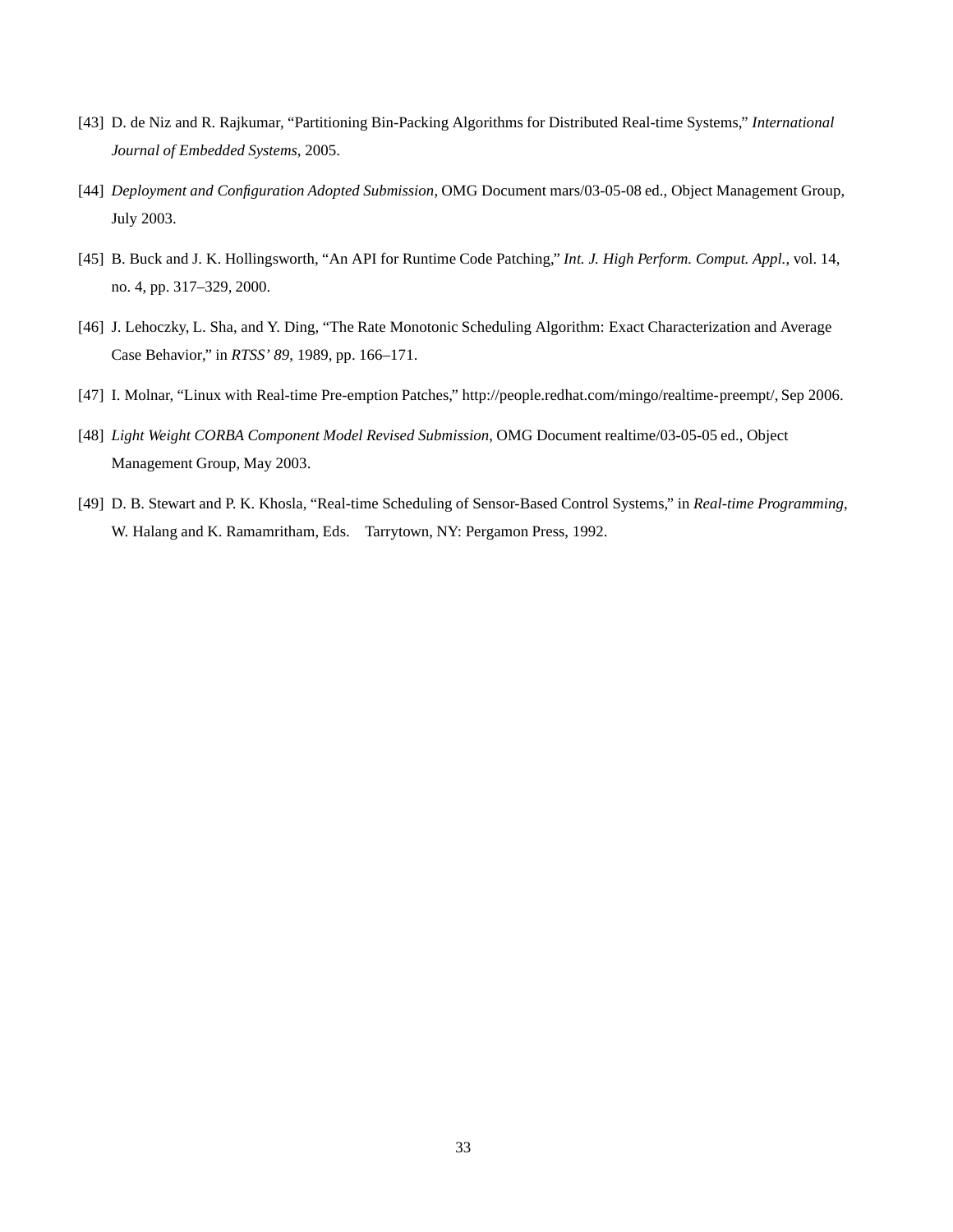

(c) MUF Configurator + FMUF Controller

Figure 12: Deadline Miss Ratio Under Moderate Workload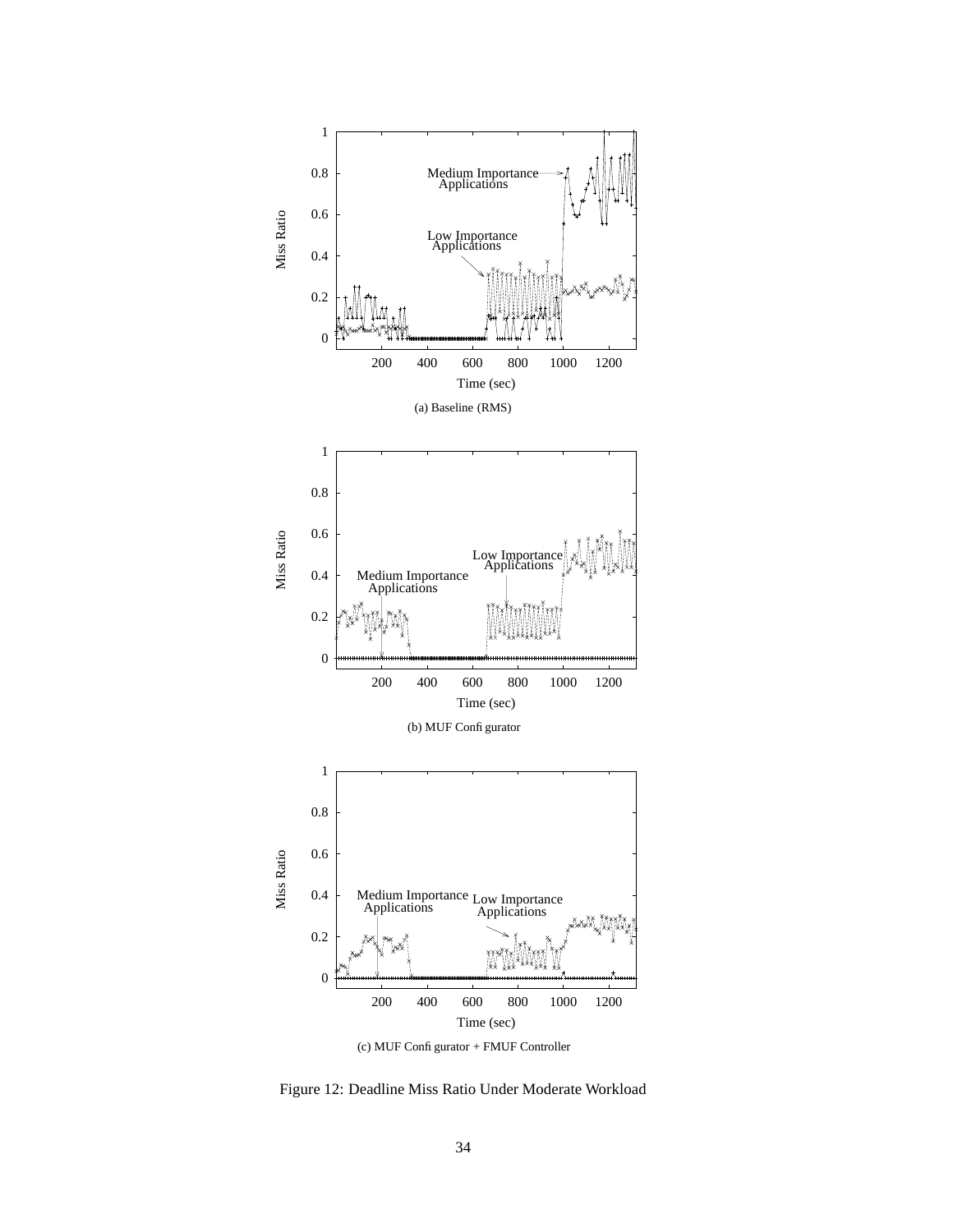

Figure 13: Deadline Miss Ratio under Heavy Workload

35